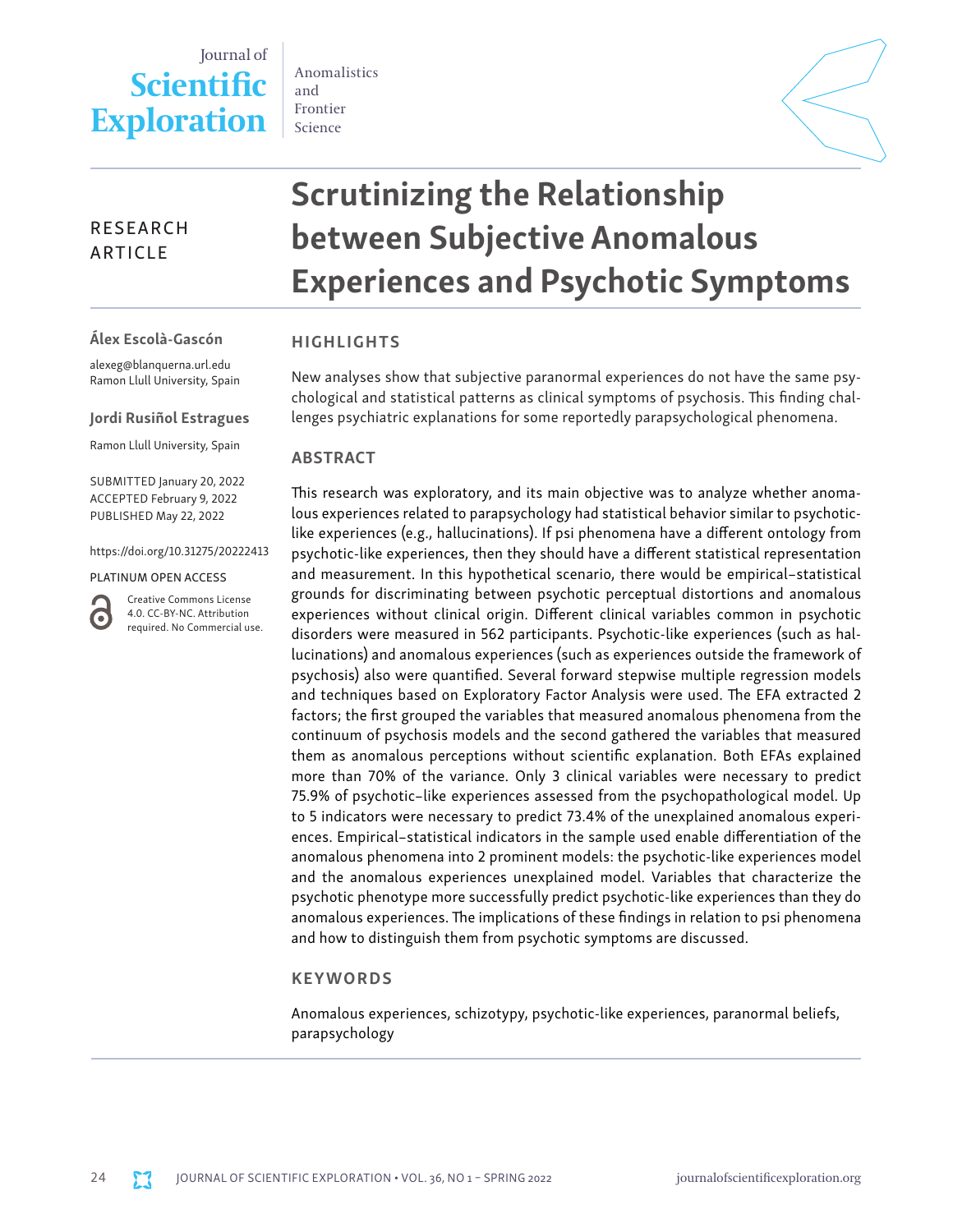#### INTRODUCTION

*Anomalous experiences* can be described in many ways (French & Stone, 2016). Although they represent behavior phenomena that are difficult to explain in scientific terms, two main interrelated conceptions prevail. On the one hand, the clinic model justifies/explains these anomalous phenomena as hallucinatory behaviors ([Stefanis et](https://doi.org/10.1017/s0033291701005141) [al., 2002](https://doi.org/10.1017/s0033291701005141); [Shapiro et al., 2019](https://doi.org/10.1007/978-3-030-17336-4_2)) (for example, hearing voices that do not exist) or non-pathological perception disruptions (for example, perceptive distortions, illusions/delusions, pseudo-hallucinations, and cognitive biases) (Jaspers, 1993; Belloch et al., 1995). On the other hand, there is a second model which conceives of anomalous phenomena as events that challenge the foundations of the current scientific paradigm ([Jinks, 2019](https://doi.org/10.1007/978-3-030-28902-7)). This is the case with psi phenomena, which cover experiences related to *precognition* [\(Bem, 2011](https://doi.org/10.1037/a0021524); Bem et al., 2016), *mind-to-mind communication* (Honorton, 1985), and *mind–matter* interaction [\(Radin et al., 2012](https://doi.org/10.4006/0836-1398-25.2.157)). There are many scholars who do not accept that these phenomena may have any ontological validity and therefore choose to disapprove of their inclusion in scientific subject matter (Shermer, 2011; [Wagen](https://doi.org/10.1037/a0022790)[makers et al., 2011](https://doi.org/10.1037/a0022790); [Reber & Alcock, 2020](https://doi.org/10.1037/amp0000486)). However, there are several studies with significant results in favor of psi phenomena that can be reported throughout the scientific literature [\(Bem, 2011](https://doi.org/10.1037/a0021524); Bem et al., 2016; [Utts, 2018\)](http://doi.org/10.30891/jopar.2018S.01.10). Within the psychiatric field, there is an obvious constraint for understanding anomalous phenomena, and any investigation should be multi-centered [\(Bell et al., 2005](https://doi.org/10.1093/schbul/sbj014)).

There are some events in science, considered unexplained—although not necessarily incomprehensible (Mabbett, 1982)—that can be observed and consequently question the limits of scientific knowledge [\(Deary, 1999\)](https://doi.org/10.1016/S0022-3999(98)00129-9). This does not imply rejecting or denying the ontological basics of contemporary science ([Brown, 2004\)](https://doi.org/10.1037/0033-2909.130.5.793), but reflects the need to review all theories and knowledge accepted so far [\(Utts, 2018](http://doi.org/10.30891/jopar.2018S.01.10)). A case in point is the intoxication with *sodium phenobarbital* which a patient survived after tripling the minimum lethal dose of the drug (Escobar-Román et al., 2012). She was in a coma (in a clinical death situation) and her vital functions required artificial aid. The authors simply speculated they could save her life thanks to the optimal physiological response to the applied treatment. Another example can be found in a patient with no psychiatric history, who claimed to hear voices in his head that warned him of the presence of a brain tumor in a certain part of the organ [\(Azuonye, 1997](https://doi.org/10.1136/bmj.315.7123.1685)). The subject had not had any previous medical tests. After taking several diagnostic tests based on neuro-imaging, the doctors found a meningioma in one of the temporal lobe areas of the brain. The case was published in *Medical Hypotheses* ([Bobrow, 2003\)](https://doi.org/10.1016/s0306-9877(03)00066-5).

For further information about this kind of anomalous phenomena, see Bobrow's other publications [\(Bobrow, 2003;](https://doi.org/10.1016/s0306-9877(03)00066-5) [Nordgaard et al., 2019\)](https://doi.org/10.1159/000502048).

The research activity using the scientific method should be the model for responding to the problems arising from these cases (Carter, 2012). Moreover, calling the conventional theoretical model into question does not imply the denial of scientific laws, nor that the ontological determinism of science should be rejected ([Jinks, 2019](https://doi.org/10.1007/978-3-030-28902-7)). The same idea can be extrapolated to psi phenomena as well as to some events that are considered anomalous behaviors close to psychotic experiences (Carter, 2012; French & Stone, 2016). There is no consensus on the ontological and etiological value of anomalous phenomena (whether they are understood as unexplained events or *psychotic-like experiences*) (Bobrow, 1983; [David, 2010](https://doi.org/10.1017/s0033291710000188)). Nevertheless, despite these two constructs being conceptually different, in psychiatric practice they are assessed from the same perspective, as they are considered hallucinations close to psychosis (or, at least, attributes of the *psychotic phenotype*) (Fonseca-Pedrero et al., 2011; [Nordgaard et al., 2019\)](https://doi.org/10.1159/000502048).

From a psychiatric perspective, the prevailing line of research emphasizes the idea that the most crucial thing, rather than being the empirical and ontological value of anomalous behaviors [\(Lawrence, 2016](https://doi.org/10.1080/13642537.2016.1172099)), is their psychopathological importance, making this a priority objective. While psychiatric interventions would not have to be modified based on whether the assessed behavior was empirically real or not, they could change—and they should ([Shapiro et al., 2019\)](https://doi.org/10.1007/978-3-030-17336-4_2)—when the psychopathological contents also differ or are just not the same [\(Badcock & Paulik,](https://doi.org/10.1016/C2017-0-01829-3)  [2020\)](https://doi.org/10.1016/C2017-0-01829-3). Thus, in psychiatry it is not that important whether *telepathy* (which is a psi phenomenon) exists or not. Probably, the most essential fact relies on the analysis of the psychopathological impact any possible telepathic experience could have on the life and well-being of the patient [\(Law](https://doi.org/10.1080/13642537.2016.1172099)[rence, 2016](https://doi.org/10.1080/13642537.2016.1172099)). In this regard, the *psychosis continuum* model addresses the clinical value of this kind of anomalous phenomena ([Johns & van Os, 2001](https://doi.org/10.1016/s0272-7358(01)00103-9); [van Os et al., 2008](https://doi.org/10.1017/s0033291708003814)). This model has been tested and validated because it represents a useful alternative to the predominant categorical model in the old DSM-IV-TR [\(Bell et al., 2005](https://doi.org/10.1093/schbul/sbj014)). Its basic principle states that the classic psychotic symptoms observed in patients with a diagnosis of schizophrenia also show up in the general population. The differences between pathological and non-pathological symptoms are: (1) their level of duration (persistence); (2) the cognitive–affective disruption they cause (impairment); and (3) their intensity levels during the clinical course (pattern/trend/tendency) [\(Stefanis](https://doi.org/10.1093/oxfordjournals.schbul.a007083)  [et al., 2004](https://doi.org/10.1093/oxfordjournals.schbul.a007083); [Badcock & Paulik, 2020](https://doi.org/10.1016/C2017-0-01829-3)). Likewise, the *psychosis continuum* states that, if anomalous phenomena appear in subjects in the clinical population, they could also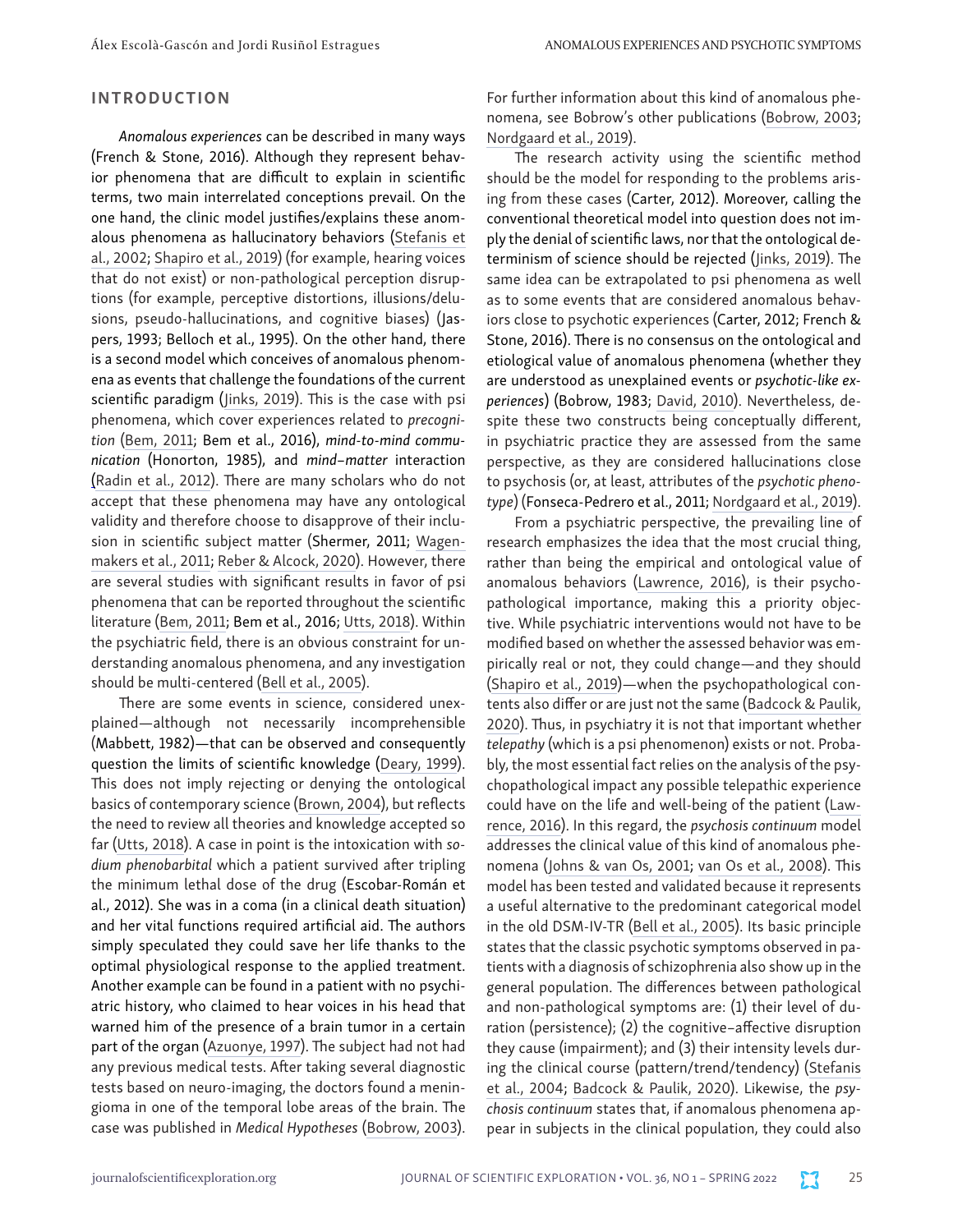pose a psychopathological risk that would allow specialists to predict future psychotic episodes (Fonseca-Pedrero et al., 2011). That is why the concept of *psychotic phenotype* is proposed as a risk indicator related to the development of crisis or pathological psychotic states [\(Shapiro et al., 2019\).](https://doi.org/10.1093/oxfordjournals.schbul.a007083) [Several studies support this construct and have proposed](https://doi.org/10.1093/oxfordjournals.schbul.a007083) [tools that enable its psychometric assessment \(Stefanis et](https://doi.org/10.1093/oxfordjournals.schbul.a007083) [al., 2004](https://doi.org/10.1093/oxfordjournals.schbul.a007083); López-Ilundain et al., 2006; Fonseca-Pedrero et al., 2010; [Pasricha, 2011\)](https://doi.org/10.4103/0019-5545.75544).

Although it is a widely recognized model, there is certain scientific evidence that contradicts and questions the *psychosis continuum* when applied to anomalous phenomena ([Pasricha, 2011\)](https://doi.org/10.4103/0019-5545.75544). Three kinds of critique are identified: The first one refers to the majority of studies not differentiating between variability (in terms of all types of anomalous phenomena that are perceived by the patient) and severity (depending on the tendency or intensity of the behavior) [\(David, 2010\)](https://doi.org/10.1017/s0033291710000188). It is not yet clear what dimensions or indicators should be taken into consideration to typify the variability of the anomalous experiences. The second critique states that anomalous phenomena are neither right nor wrong per se and recommends avoiding value judgments about them (Harary, 2012). Thus, their pathological value would depend not only on persistence, tendency, and impairment. It is possible that other subclinical psychological factors moderate and define the *psychotic phenotype* in a different but complementary way to the one that the *psychosis continuum* proposes ([Badcock & Paulik,](https://doi.org/10.1016/C2017-0-01829-3) [2020](https://doi.org/10.1016/C2017-0-01829-3)). Moreover, even if the perceived content of the experience is negative (for example "I hear voices in my head that insult me"), the interpretation or opinion that the patient might have about the insults must be properly understood due to its psychopathological impact, but it must not be replicated because doing so would constitute a moralistic decision beyond the psychiatric diagnosis.

Some professionals recommend considering the *systems of beliefs* as information sources to understand the different meanings given to perceived anomalous phenomena (Irwin et al., 2013). Studies that follow this line of research can be classified under two groups: on one side, those who conclude that subjects with paranormal beliefs (about for example ghosts, witchcraft, divinatory arts, etc.) tend to normalize their anomalous perceptions using adaptive interpretations that contribute to a sense of control and "meaning," which lessen their discomfort (see also Irwin, 2009; [Lange et al., 2019\)](https://doi.org/10.1037/cns0000187). On the other hand, other studies question if paranormal beliefs are actually useful as a therapeutic resource in psychiatric evaluations and treatments [\(Cameron, 2016\)](https://doi.org/10.1080/13642537.2016.1170060). Nevertheless, it is essential to remember the difference between "system of meaning" (as a process of cognitive representation of the stimuli) and "belief" (as the act of accepting the real existence of some

content with no underlying empirical evidence) (Font, 2016). Studies from the first group refer to the systems of meanings rather than to the beliefs per se. Instead, studies from the second group inform us about the dysfunctional consequences for the patient who accepts the existence of the paranormal as valid.

The third critique arises from other studies that try to explore whether some attributes of psychotic episodes taking place in "healthy" subjects also correlate with the perceived anomalous phenomena (Irwin, 2009). Dissociation is probably the clinical variable related to anomalous experiences that is most commonly investigated in relation to this kind of hallucinatory episode [\(Jinks, 2019\)](https://doi.org/10.1007/978-3-030-28902-7). Many studies have concluded that people with anomalous experiences (outside the psychopathological context) also showed high levels of dissociation [\(Cardeña & Carlson,](https://doi.org/10.1146/annurev-clinpsy-032210-104502)  [2011](https://doi.org/10.1146/annurev-clinpsy-032210-104502); [Acunzo et al., 2020\). However, this dissociation is](https://doi.org/10.1080/15299732.2018.1502715)  [not yet clear because there are other studies which did not](https://doi.org/10.1080/15299732.2018.1502715)  [show statistically significant summaries when the same](https://doi.org/10.1080/15299732.2018.1502715)  [hypotheses were tested \(Vencio et al., 2018](https://doi.org/10.1080/15299732.2018.1502715)). The same can be said about other attributes related to the *psychotic phenotype*, like *schizotypy*. Numerous studies pointed out the presence of positive correlations between this clinical attribute of the personality and perceived anomalous phenomena [\(Simmonds-Moore et al., 2019](https://doi.org/10.1037/cns0000165)), whereas others differed and showed non-significant correlations [\(Wil](https://doi.org/10.1016/0191-8869(91)90210-3)[liams & Irwin, 1991;](https://doi.org/10.1016/0191-8869(91)90210-3) Williams, 1995). This contradiction in the statistical results can also be observed for other clinical variables such as the presence of traumatic experiences during childhood ([Velikonja et al., 2019](https://doi.org/10.1111/acps.13032)), symptoms related to impulse control, risky behaviors, and cognitive deficits (Irwin, 2009).

Other lines of study have indeed provided strong evidence of psychiatric and psychological factors frequently found in subjects with anomalous experiences (French & Stone, 2016). An example of this is represented by the symptoms associated with subclinical features of the histrionic, narcissistic, and paranoid personality disorders (Font, 2016). Similarly, psychotropic substances use and abuse constitute another element that leads to states of altered perception and is, as well, one present factor in this kind of subject ([Sideli et al., 2019\)](https://doi.org/10.1007/s40429-019-0235-1). Other symptoms associated with anxiety disorders and emotional lability also have been observed in this context (Roe & Bell, 2016). Another possibility might be related to patients faking or being deceitful about the experienced perceptive distortions ([Wilson & French, 2006](https://doi.org/10.1016/j.paid.2006.06.008)). In any case, all these variables question what kind of relationship schizotypy and those psychological attributes have.

The objectives of this research are to contrast the predictive value of (1) schizotypy levels, (2) psychotic phenotype, and (3) the existence of paranormal beliefs, in re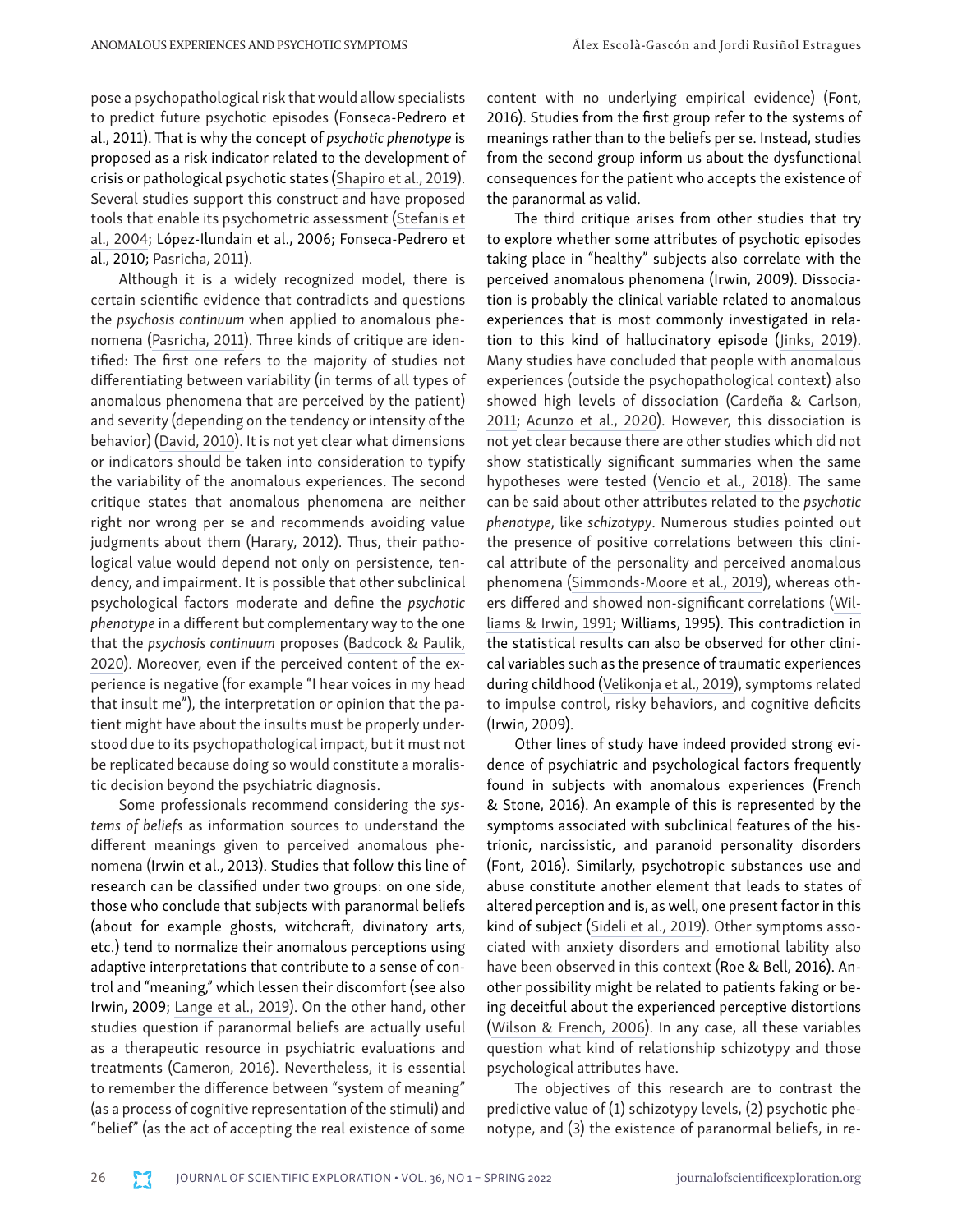lation to perceived anomalous phenomena. Unlike other studies, the aim is also to examine whether anomalous phenomena have a different characterization either when they are evaluated as attenuated psychotic symptoms, or as unexplained perceptions or abnormalities outside the hallucinatory context. Therefore, the purpose of this study is to analyze to what extent the unexplained anomalous experiences (including psi phenomena) are linked to a vulnerability to psychosis.

#### METHODS

#### Participants

There were 562 subjects (of which 49.3% were women and 50.7% were men) aged 18 to 57 (average age = 37.86; standard deviation = 11.952) who willingly participated in this study. 33.1% of the sample completed secondary education or received basic vocational training, 31.5% had an upper secondary education or received advanced vocational training, and 35.4% studied at university at a graduate or post-graduate level. 52.7% of the participants lived in Madrid, whereas the other 47.3% lived in Barcelona. All the subjects came from the non-clinical general population.

#### Procedure

This is a correlational and multifactorial study. The sample was taken between 2019 and January 2020. Participants were Statistics Consulting and Organizational Psychology college students and active workers. Required informed consent and necessary permits were handled prior to data collection, and the materials were digitally designed and applied through the Internet and email. In some rare cases, pencil-on-paper format materials were used and the data was digitized. Then the data was transferred to a raw matrix. Once the data was stored in the raw matrix, all cases with missing values or outliers, as well as those indicating the presence of psychiatric antecedents, were deleted during the data cleaning exercise. Then, after recoding the study variables, scales scores were calculated for each one of the subjects. In total, 66 cases (41 women and 25 men) were eliminated, and 562 sample subjects were retained. When the data matrix was cleaned, statistical contrast and analysis of the study hypotheses were run. Those hypotheses can be summarized as follows: *Schizotypy and psychotic phenotype significantly predict anomalous phenomena*. The anomalous phenomena were evaluated from both the clinical perspective (including hallucinations and the psychosis continuum) and the model that questions the clinical value of these experiences, considering them as frontier experiences between the scientifically explained and the unexplained (but not unexplicable, see Mabbett, 1982).

#### Instruments

Community Assessment of Psychic Experiences-42 (CAPE-42). This scale evaluates the psychotic phenotype with three dimensions: (1) *Positive Dimension* (PD) (consisting of 20 items), (2) *Negative Dimension* (ND) (consisting of 14 items), and (3) *Depressive Dimension* (DD) (consisting of 8 items). Answers are coded using a Likert scale between 1 (which means "rarely") and 4 (which means "almost always"). The Spanish adaptation of the scale was used in this study (Fonseca-Pedrero et al., 2012).

The positive dimension of the CAPE-42 contains items expressing anomalous experiences with supernatural and paranormal interpretations (e.g., Have you ever had the feeling that people can communicate telepathically?). It also contains items about delusional tendencies and strange beliefs based on the power of witchcraft. The negative dimension collects the affective symptoms that are common in psychosis: difficulties in relating socially, lack of emotional expression, emotional incomprehension, tendencies to isolation, etc. The depressive dimension is related to deep feelings of sadness, lack of meaning, and suicidal ideation. This dimension feeds psychotic episodes with negative symptoms, as it hinders emotional understanding and affective expression.

CAPE-42 is endorsed for its validity and reliability ([Stefanis et al., 2004](https://doi.org/10.1093/oxfordjournals.schbul.a007083)). CAPE-42 has satisfactory reliability indices in most studies, including the Spanish version (alpha coefficients greater than 0.8). This makes it one of the most widely used questionnaires in the field of psychosis diagnosis.

Launay-Slade Hallucination Scale-Revised (LSHS-R). This scale analyzes predisposition to develop hallucinations that are classed within psychotic behavior. This test has 12 items for anomalous phenomena on a psychosis continuum. It is a one-dimensional scale in which every answer is scored following the same Likert model described for CAPE-42. Therefore, final scores range from 12 to 48 points. The items on this scale focus on anomalous experiences with paranormal, religious, and supernatural interpretations. The content differs from CAPE-42 in that it involves reports of severe and serious perceptual disturbances (e.g., "hearing the voice of the devil").

LSHS-R provides a statistical justification that proves its validity and reliability ([Launay & Slade, 1981\)](https://doi.org/10.1016/0191-8869(81)90027-1). In fact, Cronbach's alpha coefficients for this scale were >0.8, and indicated that LSHS-R had good internal consistency. The Spanish adaptation of the scale was used in this study ([Fonseca-Pedrero et al., 2010\)](https://revistas.um.es/analesps/article/view/91951).

Schizotypal Personality Questionnaire (SPQ). This questionnaire evaluates the characteristic features of the schizotypal personality profile. It consists of 74 items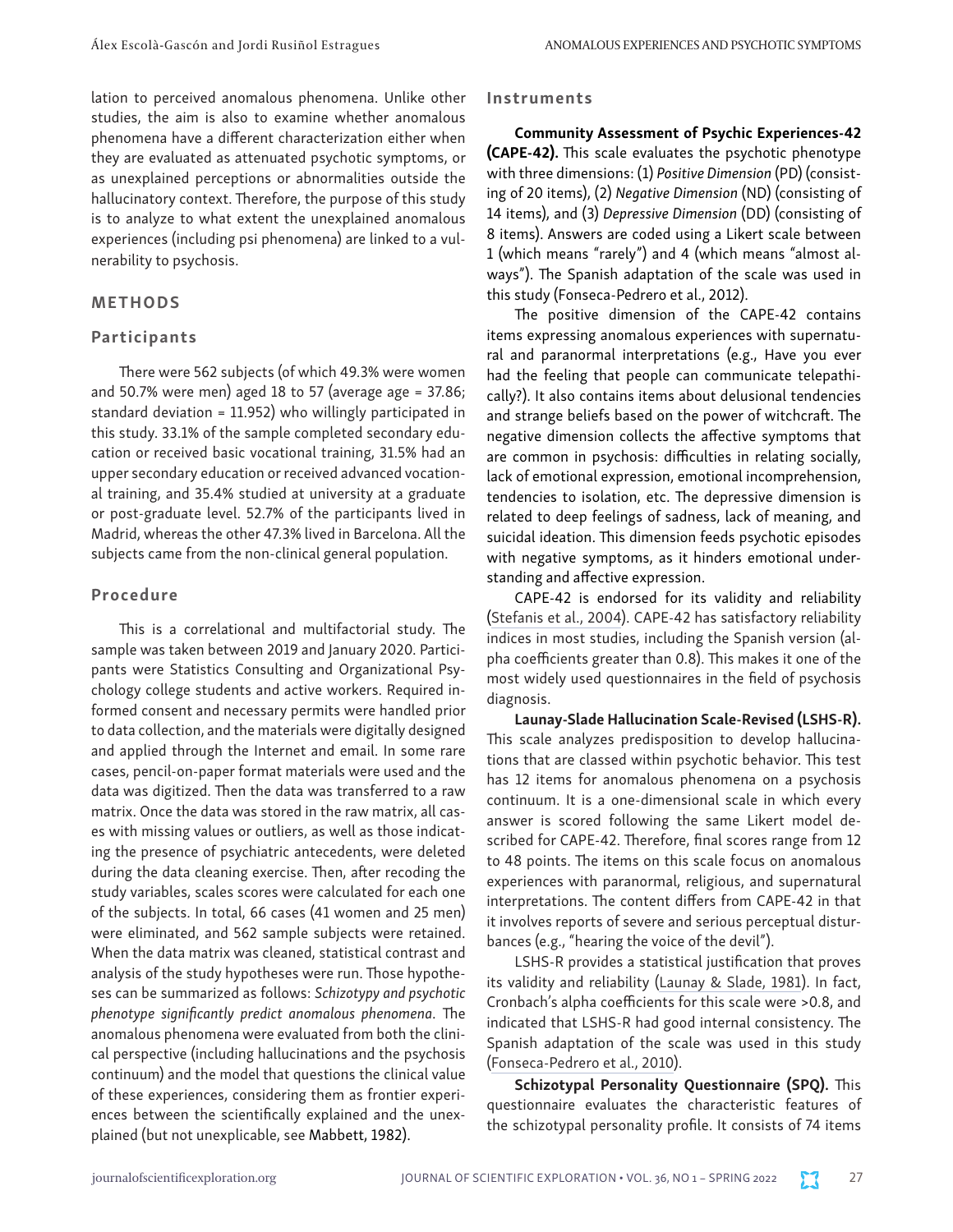whose answers are coded in a dichotomous form: Value 0 means "no", while value 1 means "yes". The questionnaire has 9 dimensions: (1) *Reference Ideas* (RI) (9 items); (2) *Magical Thinking* or Odd Beliefs (MT) (7 items); (3) *Unusual Perceptive Experiences* (UPE) (9 items); (4) *Paranoid Ideation* (PI) (8 items); (5) *Social Anxiety* (SA) (8 items); (6) *Lack of Friends* (LF) (9 items); (7) *Flat Affect* (FA) (8 items); (8) *Eccentric Behavior* (EB) (7 items); and (9) *Strange Language* (SL) (9 items). SPQ also has a total score that is the sum of the scores of all its dimensions. The total score ranges from 0 to 74. This questionnaire also has evidence for its validity and reliability (Fonseca-Pedrero et al., 2012). As an example, Cronbach's alpha coefficients for this scale were greater than 0.8 and in some cases greater than 0.9. The Spanish version used in this study has reliability indices above 0.8 [\(Raine, 1991\)](https://doi.org/10.1093/schbul/17.4.555).

Multivariable Multiaxial Suggestibility Inventory-2 (MMSI-2). MMSI-2 is a psychometric inventory developed by [Escolà-Gascón \(2020a](https://doi.org/10.1016/j.heliyon.2020.e04291)) consisting of 174 broad spectrum items, whose subject matter focuses on anomalous phenomena as frontier experiences that cannot be explained from a psychopathological perspective. In this study only 9 of the 20–22 total scales of the test were used. The scales were: (1) *Visual-Auditory Anomalous Phenomena* (Pva) (11 items); (2) *Tactile Anomalous Phenomena* (Pt) (7 items); (3) *Olfactory Anomalous Phenomena* (Po) (7 items); (4) *Cenesthesic Anomalous Phenomena* (Pc) (9 items); (5) *Inconsistencies* (K) (12 items); (6) *Lies/Fabrications* (L) (23 items); (7) *Frauds* (F) (20 items); (8) *Simulation* (Si) (6 items); and (9) *Schizotypy* (Ez) (11 items). On the one hand, scales K, L, F, and Si form the IMA higher-order scale (*Inconsistent Manipulations*). On the other hand, scales Pva, Pt, Po, and Pc form the APP scale (*Anomalous Perceived Phenomena*). A description of the meaning of these scales may be found in Escolà-Gascón [\(2020a](https://doi.org/10.1016/j.heliyon.2020.e04291), [2020b\)](https://doi.org/10.1016/j.crbeha.2020.100005). In general, the MMSI-2 items assessing anomalous experiences do not contain paranormal, parapsychological, or supernatural causal interpretations. Unlike previous scales, these items are limited to the respondent's perceived anomalous or unexplained experience. This feature is important because the MMSI-2 was not designed with the assumption that the anomalous experiences are hallucinations or perceptual disorders. The perspective of this test is neutral and intended to measure perceived unexplained experiences in an aseptic way. MMSI-2 offers guarantees of validity and reliability (ordinal alpha >0.9; omega coefficients >0.8) (Escolà-Gascón, [2020a](https://doi.org/10.1016/j.heliyon.2020.e04291), [2020b](https://doi.org/10.1016/j.crbeha.2020.100005); [Escolà-Gascón et al., 2021\)](https://doi.org/10.3389/fpsyg.2021.692194).

#### Statistical Analysis

Data underwent analysis using the statistical software JAMOVI (see [The Jamovi Project, 2020\)](https://www.jamovi.org/). A *multiple regres-* *sion* model, using the *enter* and *forward stepwise* methods, was used. The forward *stepwise* method allowed for the examination of the degree to which each predictor variable contributed to reduce prediction error and by extension, generated an increase in the explained variance (represented by the adjusted  $R^2$ ). It also facilitates the fit of a more parsimonious model than the one based on the *enter* method (Pardo & San Martín, 2015). This process was only applied to the variables that previously presented *Beta* (β) coefficients that were significantly different from "0" in the *enter* method. Other studies use Pearson correlation coefficients as a reference to decide which independent variables should be included in the model. This choice would only make sense when the theoretical background offers conclusive statements regarding which predictor variables must be tested in the *stepwise* model, whether maximizing *R2* or minimizing the error associated with the predictions is the objective (Pardo & San Martín, 2015). Although the theoretical framework of this study is quite clear, results are more inconsistent and no definitive predictor covariates are specified when the difference between anomalous psychopathological and non-clinical perceptions is introduced (French & Stone, 2016; [Houran et al., 2019](http://doi.org/10.30891/jopar.2019.01.03)). In cases like this, the recommendation is reliance on regression coefficients as a decision criterion to establish which variables should be tested in the *stepwise* method (Pardo & San Martín, 2015). By applying a multiple regression using the *enter* method, we can obtain semipartial correlations when the beta coefficients are standardized. These semipartial correlations are more consistent than Pearson's correlations.

An *exploratory factor analysis* (EFA) was also applied to all scales that evaluate anomalous phenomena, from both the psychopathological and the unexplained frontier experiences perspective. The extraction method was the *unweighted least squares*. To set the number of factors to extract, the *parallel analysis* method was used [\(Reise et al.,](https://doi.org/10.1037/1040-3590.12.3.287)  [2000\)](https://doi.org/10.1037/1040-3590.12.3.287). Furthermore, no axes rotation was applied. As an assessment of the model fit, several measures were used: *proportion of variance explained* (derived from the EFA eigenvalues), RMSEA index (*root mean square error of approximation*), TLI (*Tucker-Lewis index*), CFI (*comparative fit index*), and BIC (*Bayesian information criterion*), as well as the *χ2* and *normalized*  $χ²$  values.

In conjunction with the other mentioned independent variables, the *paranormal beliefs* variable also was assessed. This covariate was evaluated on a scale of 0 to 10, in which each subject had to indicate to which degree they believed in the existence of the paranormal, where 0 meant "nothing" and 10 meant "absolute belief" in it. In all analyses, the risk of error was 1%.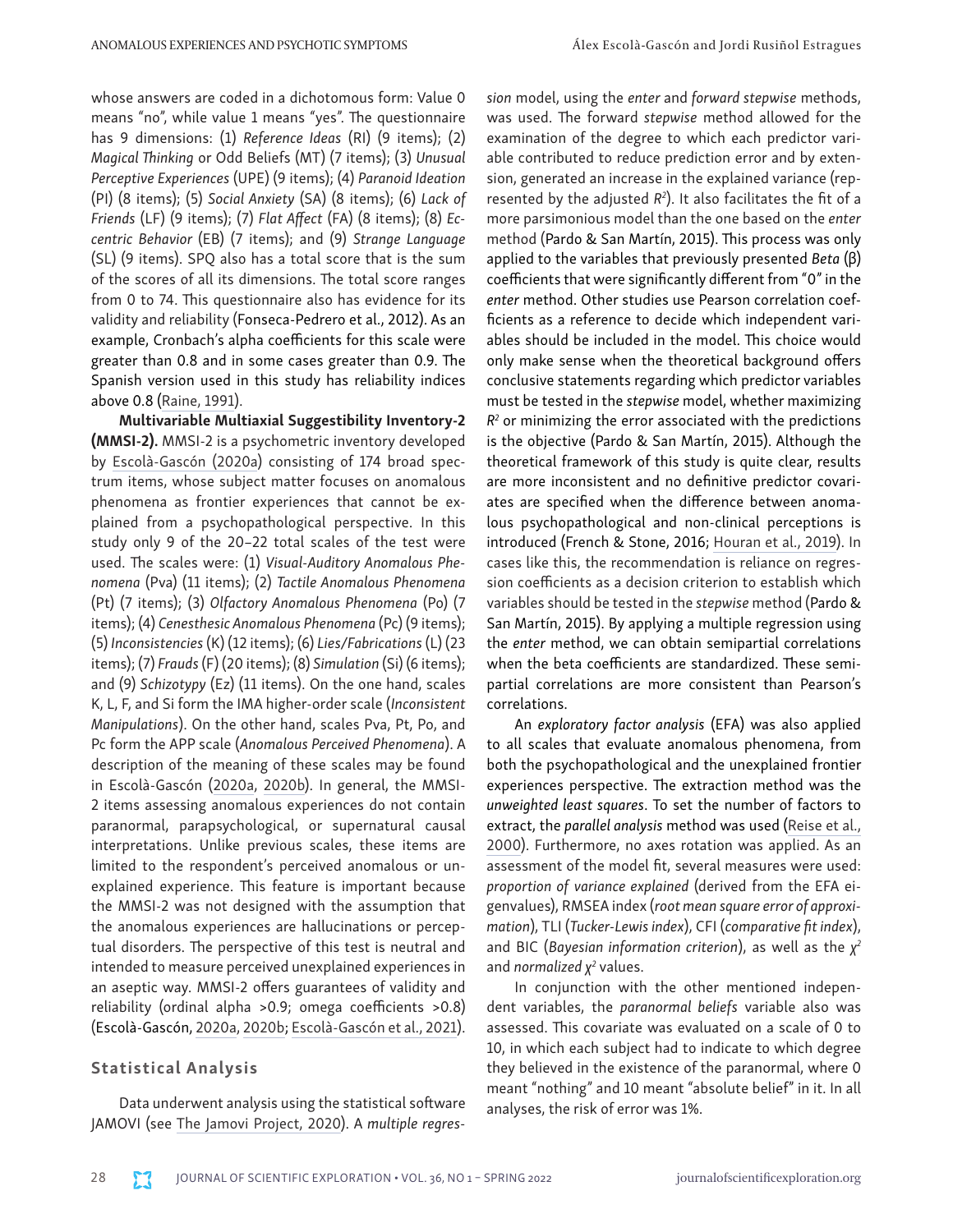#### RESULTS

#### Exploratory Factor Analysis

Table 1 shows the descriptive statistics. Taking into account the minimum and maximum scores of each scale, similar average values were obtained for the majority of the perceptive scales (note scales are in different metrics). However, this does not mean that all scales have similar covariances–correlations. Therefore, both the covariance and the correlations between these scales also should be examined.

Considering the previous conceptual background of this study, it is possible that these scales measure different psychological constructs; one could be based on hallucinatory perceptive disruptions, while other scales could be linked to an unexplained/frontier experiences model. Therefore, Tables 2 and 3 show the correlation matrix of these scales, as well as the EFA with 2 extracted factors according to Figure 1. For Table 2, results indicate that psychosis-oriented scales strongly correlate with each other  $(r's = .76$  to  $.63$ ,  $p < .01$ ), whereas subscales from the MMSI-2 are much more weakly correlated (r's .34 to .23, p < .01) to psychosis-related measures. As such, findings indicate that MMSI-2 subscales only weakly covary with standardized psychosis measures.



Figure 1. Scree-plot of parallel analysis.

As Tables 1, 2, and 3 display, the factorial model delivers 2 factors that explain a total of 75.5% of the variance. The first factor contains the MMSI-2 scales (which assess the frontier anomalous experiences), and the second factor contains the scales that evaluate the anomalous experiences related to the psychotic symptomatology. Results suggest that the scales specified as dependent variables do not measure the same construct. Specifically, eigenvalues for the psychosis-related measures load equivalently on both factors (*λ* = .53 to .66) for LSHS-R, UPE, and PD scales. However, per Table 3, MMSI-2 subscales (i.e., Po, Pt, Pva) show factorial differentiation, where these MMSI-2 scales load heavily on Factor 1 ( $\lambda$  = -.82 to 87), while inversely loading on Factor 2 (*λ*= –.29 to –.33). Given the low correlation between variables in Table 2, the current factor analysis shows MMSI-2 scales heavily weigh within Factor 1 and its theoretical construct but are inversely related to the components of psychosis-oriented scales captured in Factor 2 of this EFA. Meanwhile, fit indices support the validity of the factorial model. Notably, the Chi-square statistics in the EFA model failed to reach appropriate significance against the model fit. However, Chi-Square fit statistics are highly sensitive when there is a large sample size (Brown, 2015).

#### Multiple Regression Analysis

Table 4 shows the regression coefficients and the model *R*<sup>2</sup> statistic when using the *enter* method when we regressed subscales of CAPE, SPQ, and MMSI 2 on the LSHS-R scale (in this analysis representing psychopathology), and the APP scale (representing unexplained anomalies). The R<sup>2</sup> statistic makes it possible to quantify the proportion of mismatch reduction. This indicator is added into the analyses in order to know how strongly the psychological variables can explain the variability of the LSHS-R and APP scales per Table 4. All predictor variables that are measured by CAPE-42, LSHS-R, SPQ, and MMSI-2 have been included in the model. As can be seen, the regression was applied taking into consideration the difference between the psychopathological anomalous experiences and the non-clinical ones (following the factorial model from Table 3). Results indicate that the majority of variables were significant predictors in both models (see Table 4), but in many cases show weak predictive power for most variables in both models (For LSHS-R  $\beta_z$ 's = –14 to .17, but see Ez subscale, β<sub>z</sub> = .52; for APP β<sub>z</sub>.s = –.17 to .23, but see K subscale,  $β_2 = .46$ ). The  $R^2$  for the LSHS-R criterion variable had a weight of 60.6%. For the APP variable it was 54.2%. Overall, results indicate approximately equal low predictive power for both dependent variables, with the exception of the MMSI-2 Ez subscale strongly predicting LSHS-R, and the MMSI-2 K subscale strongly predicting APP.

Considering the  $R<sup>2</sup>$  statistic of unexplained abnormal experiences (APP *R*<sup>2</sup> = 54.2%) and the *R*<sup>2</sup> of psychotic-like experiences (LSHS-R  $R^2$  = 60.6%), we can observe that, within the weak prediction made by psychotic variables, the strength of the prediction is lower when the anomalous experiences are not psychotic. This result is aligned with previous observations. It was not possible to merge the scores from the PD, UPE, and LSHS-R scales—in contrast to the other scales, which could in fact join in the APP scale (that was already typified in MMSI-2, see Escolà-Gascón, [2020a,](https://doi.org/10.1016/j.heliyon.2020.e04291) [2020b\)](https://doi.org/10.1016/j.crbeha.2020.100005)—due to their different metrics and the lack of any scale that could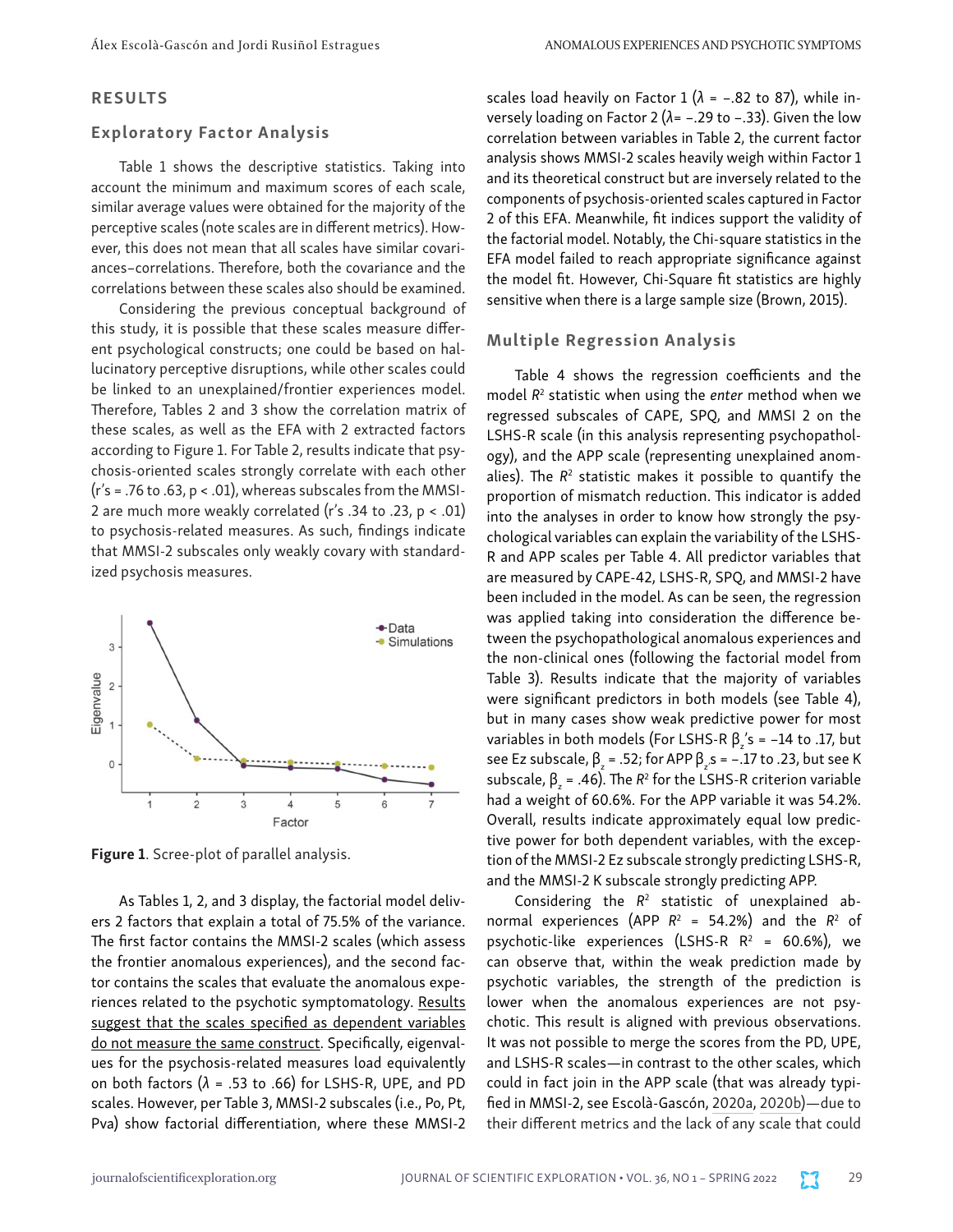| <b>Tests</b>           | <b>Scales</b>                 | Means   | <b>Standard Deviation</b> | Variance | ${\bf Skewness}^a$ | Kurtosis <sup>b</sup> |
|------------------------|-------------------------------|---------|---------------------------|----------|--------------------|-----------------------|
|                        | PD                            | 38.464  | 9.388                     | 88.132   | $-0.122$           | $-1.039$              |
| CAPE                   | <b>ND</b>                     | 35.173  | 9.227                     | 85.145   | $-0.125$           | $-0.766$              |
|                        | DD                            | 18.843  | 4.696                     | 22.050   | $-0.226$           | $-0.708$              |
|                        | R <sub>l</sub>                | 5.361   | 2.434                     | 5.925    | $-0.071$           | $-1.109$              |
|                        | MT                            | 3.181   | 1.963                     | 3.853    | 0.186              | $-0.937$              |
|                        | UPE                           | 3.523   | 2.229                     | 4.970    | 0.321              | $-0.6$                |
|                        | PI                            | 4.028   | 2.103                     | 4.423    | 0.007              | $-1.075$              |
|                        | SA                            | 4.132   | 2.084                     | 4.343    | $-0.124$           | $-0.925$              |
|                        | LF                            | 5.429   | 2.443                     | 5.967    | $-0.311$           | $-0.808$              |
| SPQ (complete version) | FA                            | 4.322   | 2.226                     | 4.953    | $-0.049$           | $-1.065$              |
|                        | EB                            | 3.126   | 1.978                     | 3.911    | 0.018              | $-1.107$              |
|                        | SL                            | 4.612   | 2.529                     | 6.395    | $-0.143$           | $-1.001$              |
|                        | Ez                            | 35.36   | 7.48                      | 55.955   | $-0.058$           | $-0.476$              |
|                        | Κ                             | 15.97   | 2.936                     | 8.621    | 0.817              | 0.083                 |
|                        | L                             | 52.94   | 22.715                    | 515.953  | 0.526              | $-1.063$              |
|                        | F                             | 49.28   | 22.347                    | 499.374  | 0.31               | $-1.264$              |
| $MMSI-2$               | Si                            | 15.63   | 4.138                     | 17.125   | 0.871              | 0.226                 |
|                        | Pva                           | 22.48   | 9.376                     | 87.904   | 0.824              | $-0.57$               |
|                        | Pt                            | 15.48   | 6.798                     | 46.214   | 0.689              | $-0.834$              |
|                        | Po                            | 16.1    | 7.615                     | 57.993   | 0.697              | $-0.807$              |
|                        | Pc                            | 16.11   | 5.151                     | 26.534   | 0.757              | $-0.38$               |
|                        | PF                            | 92.480  | 19.261                    | 370.988  | 0.081              | $-0.998$              |
|                        | SPQ                           | 37.715  | 16.004                    | 256.129  | 0.112              | $-0.729$              |
|                        | APP                           | 70.167  | 26.736                    | 714.810  | 0.381              | $-1.324$              |
| General scales         | IMA                           | 133.810 | 44.571                    | 1986.543 | 0.289              | $-1.099$              |
|                        | LSHS-R                        | 15.573  | 2.658                     | 7.065    | 0.519              | $-0.598$              |
|                        | $\mathsf{Beliefs}^\mathsf{c}$ | 5.612   | 2.974                     | 8.844    | $-0.163$           | $-1.046$              |

TABLE 1. Summary of Descriptive Statistics

<sup>a</sup> Error = 0.103. Frror = 0.206. Degree to which the individual believes in the existence of the paranormal (scale of 0 to 10). PD = Positive Dimension; ND = Negative Dimension; DD = Depressive Dimension; RI = Reference Ideas; MT = Magical Thinking; UPE = Unusual Perceptive Experiences; PI = Paranoid Ideation; SA = Social anxiety; LF = Lack of friends; FA = Flat Affect; EB = Eccentric Behavior; SL = Strange Language; Pva = Visual-Auditory Anomalous Phenomena; Pt = Tactile Anomalous Phenomena; Po = Olfactory Anomalous Phenomena; Pc = Cenesthesic Anomalous Phenomena; K = Inconsistencies; L = Lies; F = Frauds; Si = Simulation; Ez = Schizotypy; IMA = Inconsistent Manipulations; APP = Anomalous Perceived Phenomena; LSHS-R = Launay-Slade Hallucination Scale-revised; SPQ = Schizotypal Personality Questionnaire; PF = Psychosis Phenotype.

TABLE 2. Linear Correlations between Scales That Measure Anomalous Perceptions

|            | <b>PD</b> | <b>UPE</b> | Pva      | Pt       | Po       | <b>Pc</b> | <b>LSHS-R</b> |  |
|------------|-----------|------------|----------|----------|----------|-----------|---------------|--|
| PD.        |           |            |          |          |          |           |               |  |
| <b>UPE</b> | $0.628*$  |            |          |          |          |           |               |  |
| Pva        | $0.27*$   | $0.26*$    |          |          |          |           |               |  |
| Pt         | $0.298*$  | $0.309*$   | $0.805*$ |          |          |           |               |  |
| Po         | $0.296*$  | $0.3*$     | $0.838*$ | $0.836*$ |          |           |               |  |
| Pc         | $0.238*$  | $0.23*$    | $0.726*$ | $0.8*$   | $0.779*$ |           |               |  |
| LSHS-R     | $0.679*$  | $0.76*$    | $0.301*$ | $0.346*$ | $0.332*$ | $0.259*$  |               |  |

\*p < 0.01. PD = Positive Dimension; UPE = Unusual Perceptive Experiences; Pva = Visual-Auditory Anomalous Phenomena; Pt = Tactile Anomalous Phenomena; Po = Olfactory Anomalous Phenomena; Pc = Cenesthesic Anomalous Phenomena; LSHS-R = Launay-Slade Hallucination Scale-revised.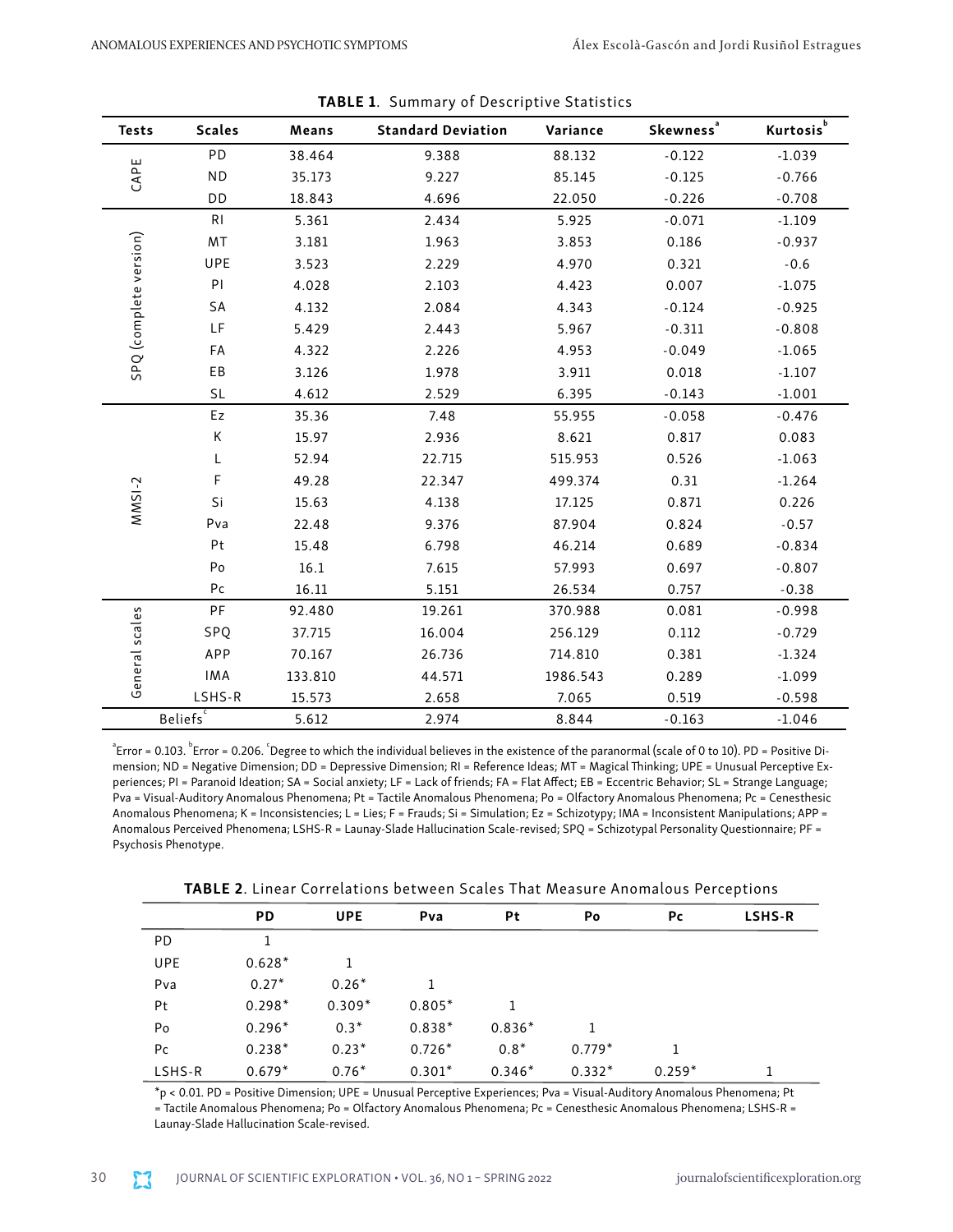|                    | Factor 1 | Factor 2 | <b>Uniqueness</b> |
|--------------------|----------|----------|-------------------|
| Po                 | 0.874    | $-0.309$ | 0.14              |
| Pt                 | 0.872    | $-0.293$ | 0.154             |
| Pva                | 0.823    | $-0.313$ | 0.225             |
| Pc                 | 0.78     | $-0.33$  | 0.283             |
| LSHS-R             | 0.617    | 0.665    | 0.178             |
| <b>UPE</b>         | 0.560    | 0.625    | 0.296             |
| PD.                | 0.527    | 0.533    | 0.439             |
| Explained variance | 54%      | 21.5%    |                   |

| TABLE 3. Exploratory Factorial Analysis* |  |  |
|------------------------------------------|--|--|
|------------------------------------------|--|--|

\*The model fit indices for this analysis are  $\chi^2$  = 25.5 with p < 0.001;  $\chi^2$  normalized = 3.187; RMSEA =  $0.062$  (0.036-0.09); TLI = 0.985; CFI = 0.994; BIC = -25.1.

PD = Positive Dimension; UPE = Unusual Perceptive Experiences; Pva = Visual-Auditory Anomalous Phenomena; Pt = Tactile Anomalous Phenomena; Po = Olfactory Anomalous Phenomena; Pc = Cenesthesic Anomalous Phenomena; LSHS-R = Launay-Slade Hallucination Scale-revised.

|                      |                |          | LSHS-R (Psychopathological Model) |       |                    | <b>APP (Unexplained Anomalies)</b> |          |       |                |  |
|----------------------|----------------|----------|-----------------------------------|-------|--------------------|------------------------------------|----------|-------|----------------|--|
| <b>Scales</b>        |                | r        | β                                 | Error | $\beta_{_{\rm z}}$ | r                                  | β        | Error | $\beta_{_{z}}$ |  |
|                      | <b>ND</b>      | $0.573*$ | 0.017                             | 0.012 | 0.060              | $0.401*$                           | 0.090    | 0.126 | 0.031          |  |
| $CAPE^1$             | DD             | $0.606*$ | 0.021                             | 0.022 | 0.038              | $0.369*$                           | $-0.037$ | 0.244 | $-0.007$       |  |
|                      | R <sub>1</sub> | $0.631*$ | 0.102                             | 0.048 | $0.094*$           | $0.434*$                           | 0.137    | 0.520 | 0.013          |  |
|                      | MT             | $0.477*$ | $-0.188$                          | 0.056 | $-0.139*$          | $0.281*$                           | $-2.320$ | 0.609 | $-0.170*$      |  |
|                      | UPE            | $0.572*$ | 0.025                             | 0.052 | 0.019              | $0.362*$                           | $-0.323$ | 0.563 | $-0.025$       |  |
| SPQ <sup>1</sup>     | PI             | $0.591*$ | 0.095                             | 0.054 | 0.074              | $0.444*$                           | 1.999    | 0.581 | $0.156*$       |  |
|                      | SA             | $0.663*$ | 0.184                             | 0.047 | $0.169*$           | $0.452*$                           | 0.741    | 0.505 | 0.068          |  |
|                      | LF             | $0.63*$  | 0.079                             | 0.053 | 0.066              | $0.380*$                           | $-0.552$ | 0.571 | $-0.046$       |  |
|                      | FA             | $0.599*$ | $-0.008$                          | 0.060 | $-0.006$           | $0.4*$                             | 0.378    | 0.652 | 0.028          |  |
|                      | EB             | $0.589*$ | $-0.056$                          | 0.050 | $-0.053$           | $0.39*$                            | $-0.038$ | 0.538 | $-0.004$       |  |
|                      | Ez             | $0,746*$ | 0.187                             | 0.032 | $0.527*$           | $0.493*$                           | 0.822    | 0.351 | $0.230*$       |  |
|                      | Κ              | $0.37*$  | 0.011                             | 0.033 | 0.012              | $0.665*$                           | 4.185    | 0.354 | $0.460*$       |  |
| $MMSI - 21$          | L              | 0.068    | $-0.008$                          | 0.004 | $-0.071$           | $0.296*$                           | 0.068    | 0.048 | 0.058          |  |
|                      | F              | 0.072    | $-0.004$                          | 0.004 | $-0.033$           | $0.197*$                           | $-0.161$ | 0.049 | $-0.134*$      |  |
|                      | Si             | $-0.17*$ | $-0.006$                          | 0.023 | $-0.010$           | $0.158*$                           | 0.052    | 0.254 | 0.008          |  |
| Beliefs <sup>4</sup> |                | $-0.033$ | $-0.042$                          | 0.031 | $-0.047$           | $0.411*$                           | 2.048    | 0.332 | $0.228*$       |  |

TABLE 4. Multiple Regression Models Using the "Enter" Method

<sup>1</sup> PD, UPE, Pva, Pt, Po, and Pc have been deleted since they had collinearity with LSHS-R y APP.

<sup>2</sup> Concerning LSHS-R model: R<sup>2</sup> (corrected) = 0.606; Intersection = 7.246 (error = 0,722); Durbin-Watson Index = 1.034.

<sup>3</sup> Concerning APP model: R<sup>2</sup> (corrected)= 0.542; Intersection= -39.115 (error= 7,834); Durbin-Watson Index= 0.499.

<sup>4</sup> Degree to which the individual believes in the existence of the paranormal (scale of 0 to 10).

\*p < 0.01; β = regression coefficients; β = standardized regression coefficients; r = Pearson correlation coefficients; ND = Negative Dimension; DD = Depressive Dimension; RI = Referénce Ideas; MT = Magical Thinking; UPE = Unusual Perceptive Experiences; PI = Paranoid Ideation; SA = Social anxiety; LF = Lack of Friends; FA = Flat Affect; EB = Eccentric Behavior; K = Inconsistencies; L = Lies; F = Frauds; Si = Simulation; Ez = Schizotypy; APP = Anomalous Perceived Phenomena.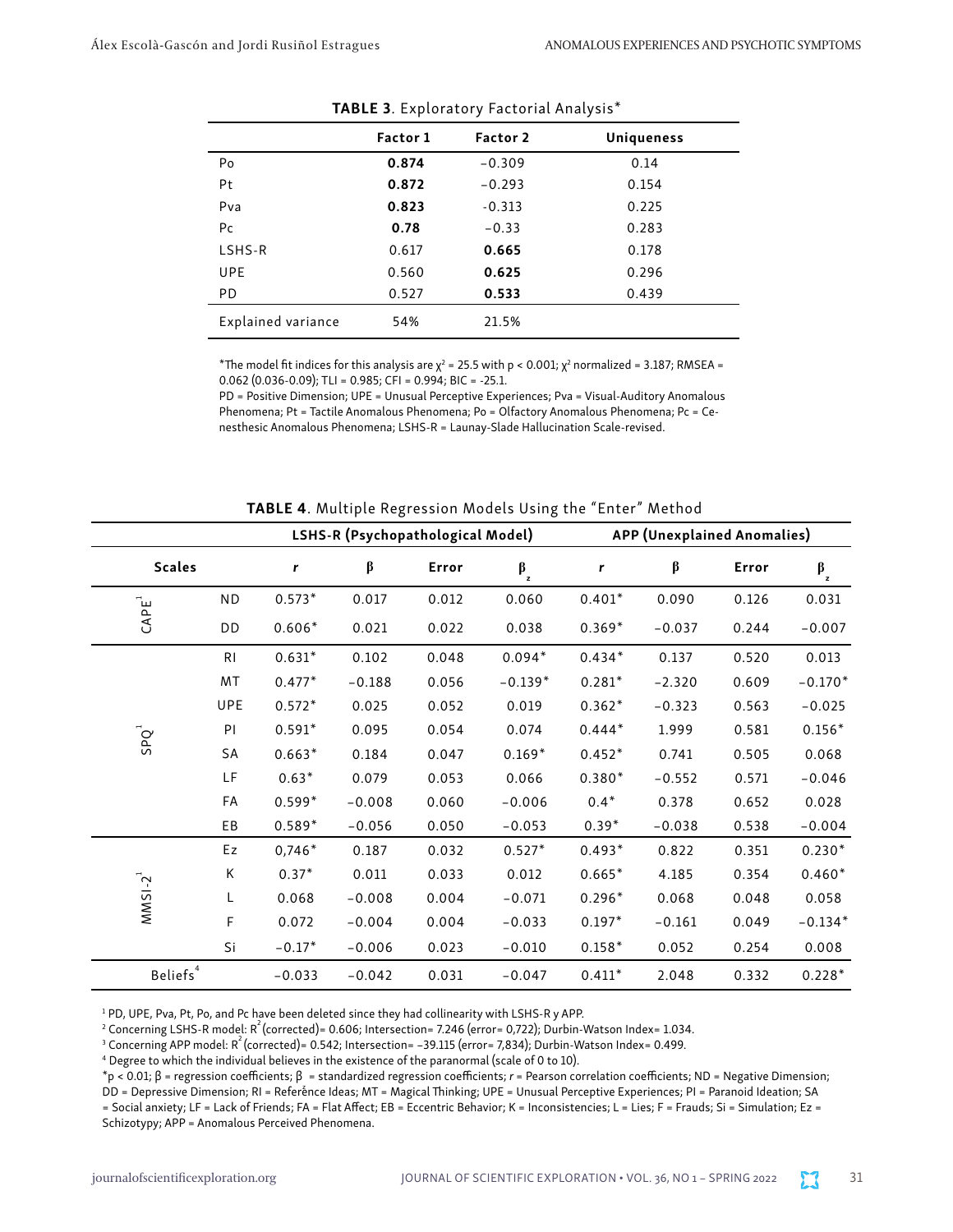enable the standardization of the scores. As an alternative, the LSHS-R scale has been selected for these regression models as the representative variable for testing the predictive power of other scales on psychopathological abnormalities. In fact, this previous scale has the highest factorial weights; therefore, it will also show a high *commonality*.

The aim of the Table 4 analysis was to select those predictors that generated the highest variability and change on the dependent variable. For this purpose, standardized regression coefficients were used. Results from Table 4 show that the variables that most strongly predict when other variables are being held constant on the LSHS-R scale were RI β<sub>z</sub> = .09, MT β<sub>z</sub> = -.14, SA β<sub>z</sub> = .17, and Ez β<sub>z</sub> = .53. For the APP scale, the selected variables were MT  $\beta_z$  = –.17, PI β<sub>z</sub> = –.16, Ez β<sub>z</sub> = .23, K β<sub>z</sub> = .46, F β<sub>z</sub> = .13, and Paranormal Belief  $\beta_z$  = .28).

Thus, these scales were selected to fit several stepwise multiple regression models in order to examine the additive or subtractive variance contributed by the subscales toward predicting both LSHS-R and APP scales, respectively. Results can be seen in Tables 5 and 6.

From Table 5, the hallucinations assessed by the LSHS-R scale can be successfully predicted to 75.9% using only Model 3, which includes the Ez, SA, and MT variables. However, it should be noted that predictive weights are low for most of these variables (excluding Ez,  $β's < .21$ ), and the total variance increase when adding these variables is approximately 0.6% up to Model 3. When introducing the RI variable, the observed increase in  $R^2$  is not significant (see Table 5). Thus, analysis indicates that SA and MT do significantly add to the model that predicts LSHS-R, but not practically so, as the variance explained is minimal. Further, results show that the RI variable does not significantly contribute to the prediction of the criterion variable. Thus, it is not necessary to incorporate the RI scale into estimated models for LSHS-R. In addition, the anomalous perceptions assessed by the MMSI-2 APP scale from the current analysis, are predicted at 73.4% taking the K, paranormal beliefs, Ez, Fraud, and MT covariates into consideration. However, as with LSHS-R, with the exception of variable K, the predictor variables beliefs, Ez, F, and MT contributed only 6.9% of the variance explained. This means that for practical purposes the psychotic spectrum variables (with the exception of K) are not useful in predicting unexplained abnormal experiences. The variable K should be considered the main variable explaining 66.5% of the variance.

#### **DISCUSSION**

This research had two main objectives: on one hand, to assess whether the different scales evaluated anomalous perceptions within the same construct or not using an

EFA; on the other hand, to test if certain clinical variables related to psychotic phenotype and schizotypy could predict anomalous perceptions understood as hallucinatory and unexplained phenomena. Results indicated that the CAPE-42, SPQ-UPE, and LSHS-R scales evaluated anomalous experiences in a different way than the Pva, Pt, Po, and Pc (from MMSI-2 scales). This result may be due to the fact that the MMSI-2 items examining anomalous experiences do not include paranormal inferences or interpretations. In contrast, the LSHS-R items do include, in addition to psychotic-like experiences, magical and delusional interpretations.

Regression analyses showed that the variables related to psychotic symptomatology (such as RI, MT, SA, and Ez) predicted anomalous perceptions assessed by LSHS-R in a greater and more effective way than the other scales. This leads to further reflection about three critical points. (1) What differences exist between the perceptive scales from MMSI-2 and the CAPE-42, SPQ-UPE, and LSHS-R scales? (2) Why do psychopathological variables predict anomalous perceptions assessed by LSHS-R in a better way than the ones assessed by APP scales? (3) What other variables should be taken into account to optimize the fit indices of the regression models?

Firstly, it should be considered that the CAPE-42 scales (especially the PD), SPQ-UPE, and LSHS-R were designed for the examination of hallucinatory behaviors and psychopathological perceptive disruptions (Fonseca-Pedrero et al., 2011; Fonseca-Pedrero et al., 2012). This means that the evaluated content group observed symptoms in clinical psychotic episodes [\(Pasricha, 2011\)](https://doi.org/10.4103/0019-5545.75544). In contrast, APP scales (Pva, Pt, Po, and Pc) were developed to evaluate perceptions that are similar to hallucinations, for whose sensorial objects or content there are experimental studies with significant results that question science's limits [\(Escola-Gascón, 2020b](https://doi.org/10.1016/j.crbeha.2020.100005)). An example of these behaviors can be found in psi phenomena [\(Jinks, 2019](https://doi.org/10.1007/978-3-030-28902-7)). Regardless of whether these phenomena actually exist or not, this kind of research poses the idea of how to investigate if a hallucination or delusion really constitutes a psychopathological psychotic symptom.

The correlation matrix between these scales indicate that they were positively inter-correlated and the EFA could differentiate two predictor factors that grouped the scales into both groups mentioned. The initial correlations represent the basis on which the EFA works. What is done in an EFA is to analyze the pattern of variability and covariability of these variables. This is important to keep in mind, since the Pva, Pt, Po, and Pc scales have high correlations with each other, and in EFA these scales form a different factor from the rest of the scales. This detail is a point in favor of distinguishing between the two factors in the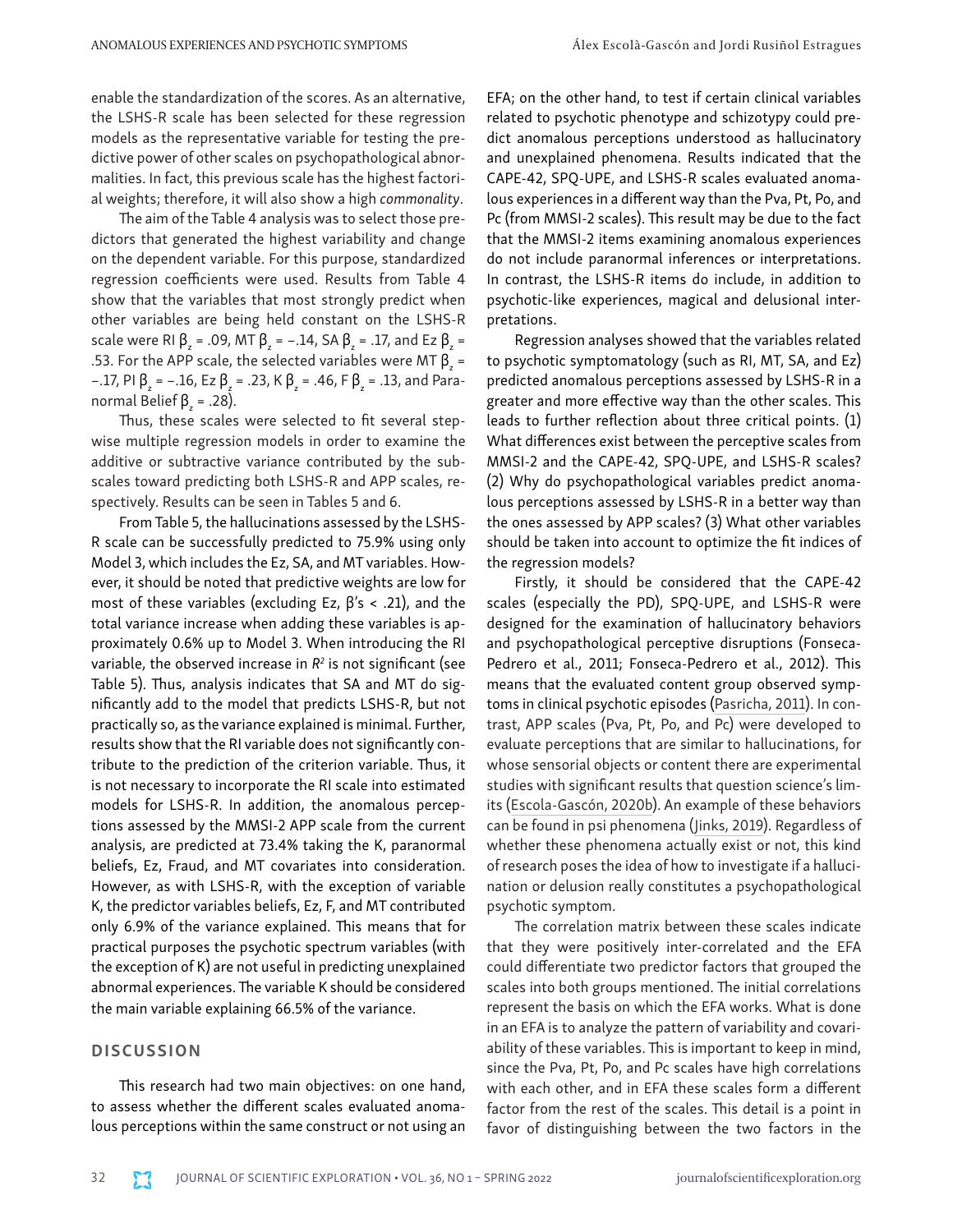| Models         | Variables    | $\beta$  | Error | $\beta$<br>z             | r        | $R^2$    | $\Delta R^2$ | F      | p           |
|----------------|--------------|----------|-------|--------------------------|----------|----------|--------------|--------|-------------|
|                | Intersection | 6.202    | 0.361 |                          |          | $0.556*$ |              | 702.47 | p < 0.01    |
| $\mathbf 1$    | Ez           | 0.265    | 0.010 | 0.746                    | $0.746*$ |          | 0.556        |        |             |
|                | Intersection | 5.320    | 0.413 | $\overline{\phantom{a}}$ |          | $0.568*$ |              | 17.695 | p < 0.01    |
| $\mathbf 2$    | Ez           | 0.311    | 0.015 | 0.876                    | $0.755*$ |          | 0.014        |        |             |
|                | SA           | $-0.237$ | 0.056 | $-0.175$                 |          |          |              |        |             |
|                | Intersection | 5.808    | 0.446 | $\overline{\phantom{a}}$ | $0.759*$ | $0.574*$ | 0.006        | 7.950  | p < 0.01    |
| $\overline{3}$ | Ez           | 0.277    | 0.019 | 0.780                    |          |          |              |        |             |
|                | SA           | $-0.238$ | 0.056 | $-0.176$                 |          |          |              |        |             |
|                | MT           | 0.136    | 0.048 | 0.124                    |          |          |              |        |             |
|                | Intersection | 6.078    | 0.460 | $\overline{\phantom{a}}$ |          |          |              |        |             |
|                | Ez           | 0.259    | 0.021 | 0.728                    |          |          |              |        |             |
| $\overline{4}$ | SA           | $-0.260$ | 0.057 | $-0.192$                 | $0.762*$ | 0.577    | 0.004        | 5.189  | $p = 0.023$ |
|                | MT           | 0.124    | 0.048 | 0.113                    |          |          |              |        |             |
|                | RI           | 0.123    | 0.054 | 0.096                    |          |          |              |        |             |

TABLE 5. Stepwise Multiple Regression Models (Criterion Variable = LSHS-R)

<sup>1</sup> Degree to which the individual believes in the existence of the paranormal (scale of 0 to 10). \*p < 0.01;  $\beta$  = regression coefficients;  $\beta$  = standardized regression coefficients;  $r =$  Pearson correlation coefficients; Ez = Schizotypy; SA = Social Anxiety; RI = Reference Ideas;  $M\overline{T}$  = Magical Thinking; N.S. = Not significant.

| Models         | Variables            | $\beta$   | Error | $\beta_z$      | r     | $R^2$    | $\Delta R^2$ | F       | $\pmb{p}$  |
|----------------|----------------------|-----------|-------|----------------|-------|----------|--------------|---------|------------|
| 1              | Intersection         | $-26.472$ | 4.667 | $\blacksquare$ |       |          |              | 443.302 | p < 0.001  |
|                | K                    | 6.053     | 0.287 | $0.665*$       | 0.665 | $0.441*$ | 0.442        |         |            |
|                | Intersection         | $-25.557$ | 4.551 | $\sim$         |       |          |              |         |            |
| $\overline{2}$ | K                    | 5.414     | 0.303 | 0.595          | 0.686 | 0.469    | 0.029        | 30.526  | p < 0.01   |
|                | Beliefs <sup>1</sup> | 1.653     | 0.299 | 0.184          |       |          |              |         |            |
|                | Intersection         | $-37.646$ | 4.699 | $\sim$ $\sim$  |       |          | 0.043        | 48.775  | p < 0.01   |
| 3              | Κ                    | 4.064     | 0.349 | 0.446          |       | 0.511    |              |         |            |
|                | Beliefs <sup>1</sup> | 2.067     | 0.293 | 0.230          | 0.716 |          |              |         |            |
|                | Ez                   | 0.886     | 0.127 | 0.248          |       |          |              |         |            |
|                | Intersection         | $-38.214$ | 4.630 | $\sim$ $\sim$  |       |          | 0.016        | 18.339  | p < 0.01   |
|                | K                    | 4.408     | 0.353 | 0.484          |       | 0.525    |              |         |            |
| 4              | Beliefs <sup>1</sup> | 2.282     | 0.293 | 0.254          | 0.727 |          |              |         |            |
|                | Ez                   | 0.943     | 0.126 | 0.264          |       |          |              |         |            |
|                | Fraud                | $-0.165$  | 0.039 | $-0.138$       |       |          |              |         |            |
|                | Intersection         | $-45.498$ | 5.066 | $\sim 10^7$    |       |          |              |         |            |
|                | K                    | 4.370     | 0.350 | 0.480          |       |          | 0.010        | 11.460  |            |
| 5              | Beliefs <sup>1</sup> | 2.222     | 0.291 | 0.247          |       | 0.534    |              |         |            |
|                | Ez                   | 1.330     | 0.169 | 0.372          | 0.734 |          |              |         | $p = 0.01$ |
|                | Fraud                | $-0.146$  | 0.039 | $-0.122$       |       |          |              |         |            |
|                | MT                   | $-2.013$  | 0.595 | $-0.148$       |       |          |              |         |            |

TABLE 6. Stepwise Multiple Regression Models (Criterion Variable = APP)

<sup>1</sup> Degree to which the individual believes in the existence of the paranormal (scale of 0 to 10).  $*$ p < 0.01;  $\beta$  = regression coefficients;  $\beta$  = standardized regression coefficients; r = Pearson correlation coefficients; K = Inconsistencies; Ez = Schizotypy; MT = Magical Thinking.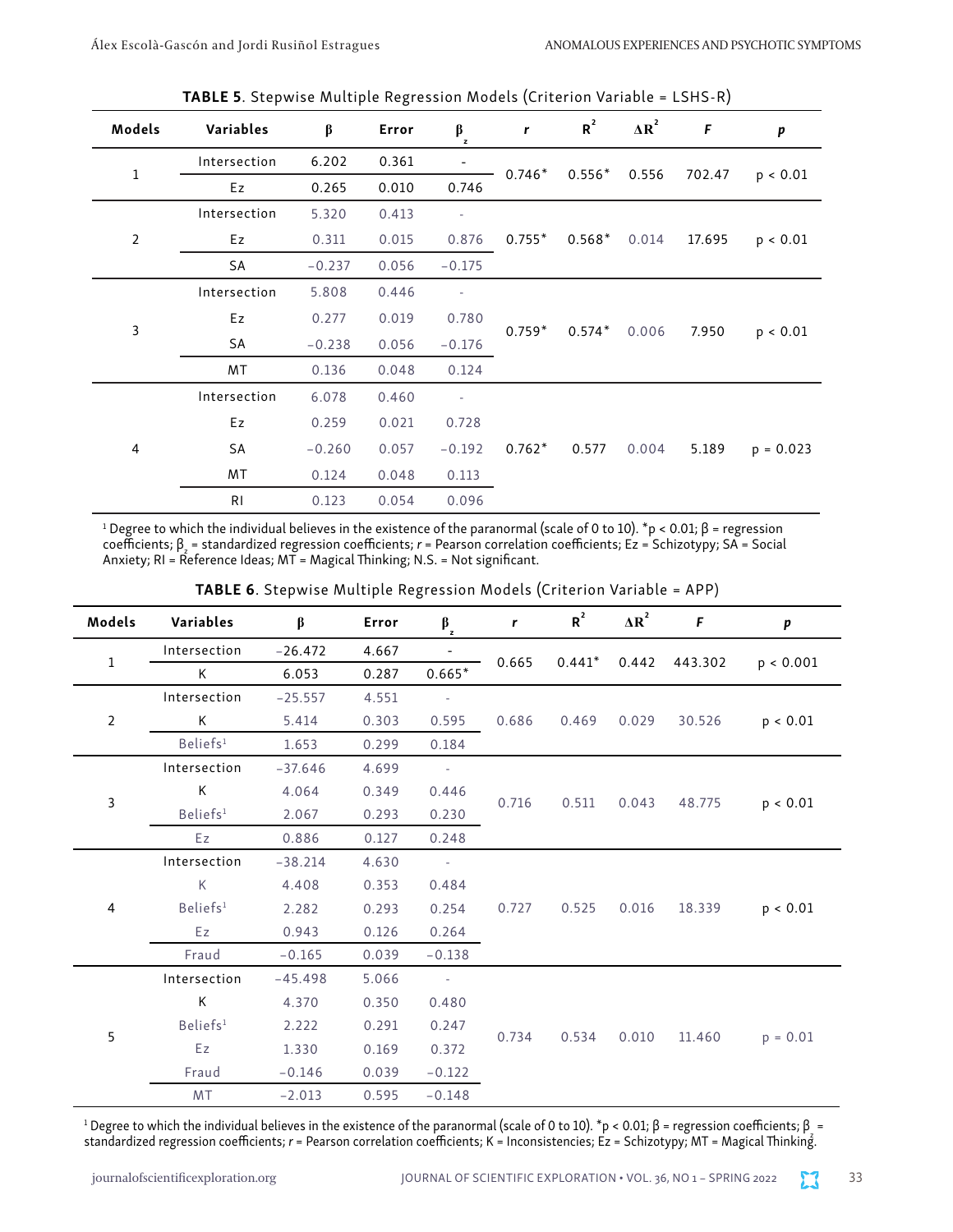EFA. Nevertheless, the factor loadings indicated that some scales could be correlated with the two extracted latent factors. This is not a problem because the two extracted factors need not be mutually exclusive, but they are not clearly differentiated in the factor solution of our analyses: In the obtained EFA, scales from factor 2 also saturate highly in factor 1, indicating that both factors are not orthogonal or independent.

Therefore, factorial analysis would suggest that scales from factor 2 represent a construct-dimension that identifies the pathological perceptive disruptions (or potentially pathological) and factor 1 describes a different construct, which is related to the magical beliefs systems and frontier perceptive abnormalities. The fact that there are crossloadings and that some of them are negative can have two interpretations: They can be a statistical artifact that is not useful or justified in the report, or they can be interpreted as meaning that the presence of psychotic-like experiences reduces the number of non-pathological anomalous experiences. Consequently, a distinction must be made between the scientific debate associated with the discussion of the existence or non-existence of psi phenomena and the debate related to the discussion that focuses on the psychopathological impact of anomalous perceptions.

In any case, this evidence is relevant because it supports 2 types of hypotheses: On the one hand, the anomalous experiences related to psi phenomena are not the same at the psychological level as the psychotic-like experiences of psychosis. On the other hand, the correlations and the EFA also support the idea that psychotic symptoms do not predict unexplained anomalous experiences versus psychotic-like experiences in the same way. Therefore, we can question whether the clinical model of psychopathology should be employed as a rational, psychiatric explanation of psi phenomena. However, this will have to be explored and confirmed in further research. Likewise, it would also be advisable to replicate the findings of [Ste](https://doi.org/10.1093/oxfordjournals.schbul.a007083)[fanis et al. \(2004\)](https://doi.org/10.1093/oxfordjournals.schbul.a007083) and [van Os et al. \(2009\)](https://doi.org/10.1017/s0033291708003814), but using the MMSI-2 and APP scales. These results open up the opportunity for a new line of research. Namely, which Factor 1 scales from our EFA constitute an etiologically different phenomenon from the content of the Factor 2 scales? In reality, there is still the variability between 41.2% and 45.5% left to explain, which suggests that there would be other psychological predictor variables apart from the psychotic symptoms.

As mentioned in the Introduction, perhaps the psychological and subclinical features of histrionic, narcissistic, and paranoid personality should be added as covariates [\(Cardeña & Carlson, 2011;](https://doi.org/10.1146/annurev-clinpsy-032210-104502) Font, 2016; [Acunzo et al., 2019\).](https://doi.org/10.1080/13546805.2020.1715932) Moreover, these last features should be followed up with other variables such as psychotropic substances abuse

([Sideli et al., 2019](https://doi.org/10.1007/s40429-019-0235-1)) or the symptoms associated with emotional instability (Roe & Bell, 2016). Nevertheless, analysis of these variables was not a priority in this study, which focuses on the relationship between anomalous phenomena and the psychological features of subclinical psychosis. In this regard, the degree to which the subject believes in the existence of the paranormal also seems to predict APP-type anomalous phenomena and leads us to question whether belief systems could covary with these kind of anomalous perceptions, too (Irwin, 2009). In fact, some studies conclude that the belief system—understood as the cognitive representation and meanings ascribed to the perceived object—make a difference between psychopathological anomalous phenomena and those that are considered frontier (Irwin et al., 2013). Therefore, as stated by [Lange et al. \(2019](https://doi.org/10.1037/cns0000187)) in their review, the perceived anomalous experience could be reinforced by the belief in the existence of the paranormal. Paranormal belief is an attribution that in this study is only identified for the CAPE-42 and LSHS-R questionnaire scales. These tests contain items expressing anomalous experiences with paranormal interpretations. In contrast, items in the MMSI-2 scales are neutral and do not contain any interpretation. In this case, each item expresses an anomalous experience without causal inference. This is crucial because it could justify and explain why the prediction of the MMSI-2 scores need more predictor variables than the scores of the other scales. Thus, based on the findings of the regression models and this theoretical background, it can be concluded that this study's results also support this hypothesis. As initially discussed, this conclusion is also supported by the correlations in Table 2, which show how the MMSI-2 scales have a weak association with the PD, UPE, and LSHS-R scales.

Regarding the limitations of this study, it is necessary to outline 2 main points. On one hand is the fact that APP scales could represent a behavioral phenomenon different from the construct assessed by the CAPE-42, LSHS-R, and SPQ-UPE scales. It is clear that APP cannot be the same object as the one in the LSHS-R scale; however, discarding the hallucinations related to the psychotic phenotype does not imply confirming any other alternative theory (nor the psi hypothesis). Although several psychological perception phenomena (for example, the *Barnum effect*, *pareidolia,* and other non-pathological cognitive biases [see Belloch et al., 1995; Shermer, 2011]) could be contributing to the etiological explanation of the abnormalities assessed by the APP scales, it can be said that these results provide evidence that APP scales do not assess pathological hallucinations and perceptive disruptions directly. This is consistent with previous research (Irwin et al., 2013; [Vencio et al., 2018\)](https://doi.org/10.1080/15299732.2018.1502715), but does not allow us to verify the alternative hypotheses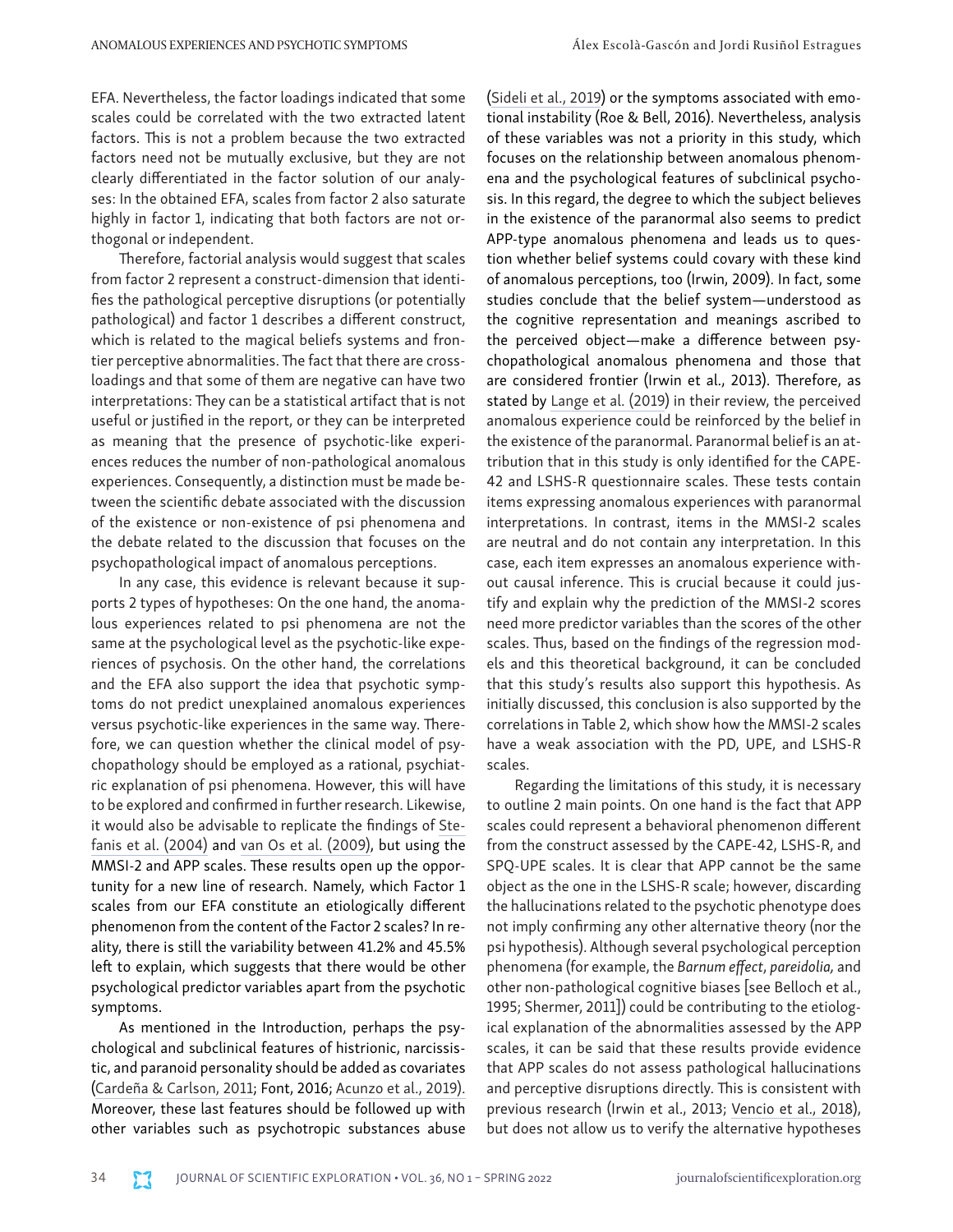from these studies (see Belloch et al., 1995; Shermer, 2011).

On the other hand, other limitations can be related to the applied methodology. By using a design based on EFA—instead of *confirmatory factor analysis* (CFA)—it is not possible to confirm the hypothesis or theory that defends both extracted factors being different. For the proposed factorial model to be more valid, it should be tested whether the *parameters* of the measurement and structure model reproduce the *empirical variances-covariances matrix*  properly. This inevitably requires the use of *structural equation modeling* and CFAs (Brown, 2015). However, the fact that this hypothesis cannot be validated does not invalidate the second conclusion of this research; in fact, with the obtained results, there are more reasons to support the second conclusion's validity and not the other way around. Nevertheless, statistically and methodologically speaking, it would not be correct to mention any "validity confirmation" of these hypotheses. More research is required to replicate these findings.

As a complement and limitation to this second critique, it is also necessary to remember that there are other psychometric instruments that measure non-clinical perceptive disruptions (French & Stone, 2014). In this regard, it could be interesting to replicate these procedures with other measures of perceptive disruptions within the phenomenological (Jaspers, 1993; Irwin, 2009) and illusion phenomena (Shermer, 2011) frameworks. As a suggestion, the *Australian Sheep-Goat Scale* (ASGS) (Drinkwater et al., 2018) is cited. Likewise, it could be possible to verify if the obtained EFA changes and generates new classifications or, on the contrary, maintains its two-dimensional structure.

Finally, another limitation to be considered is related to the predictor variables of the regression models. Although the multiple regressions used are correct, when forward *stepwise* regression is applied some predictors have very low and significant standardized beta values (the same happens with the *enter* regression). The fact that these values are low and significant warns that we should be cautious with the interpretation of the variance explained (*R*<sup>2</sup> ). In particular, it should be noted that the Ez and K scales (see Tables 5 and 6) were the variables that contributed the most weight to the prediction of psychotic-like experiences and abnormal experiences. The other variables also contribute to the variance explained in each step, but they have a smaller contribution that should be analyzed in future studies to check their statistical stability. Low values of standardized beta coefficients have an explanation. As previously mentioned, beta coefficients are partial–semipartial correlations. This means that predictor variables with low beta coefficients share the same source of variation as the other variables that also obtained low values in these coefficients. Since they share the same

source of variation, partial–semipartial correlations penalize the original Pearson linear correlation by subtracting the amount of variation they share with respect to the dependent variable. This suggests the following: In future research these variables or scales with low beta values could be operationalized in a more precise way, so as to avoid overlaps between the sources of variability.

#### IMPLICATIONS AND APPLICATIONS

The results obtained in the current study support the conclusion that anomalous phenomena/experiences have different statistical behavior from hallucinations and perceptive deceptions. Therefore, there is statistical evidence that differentiates unexplained experiences from conventional clinical classifications and explain them as perception errors or pathological behaviors.

This indicates the need for research into new clinical assessment scales that enable the discrimination between patients' hallucinations, perceptual deceptions. and anomalous phenomena. In accordance with the applied EFA, the use of MMSI-2 is proposed for future research in this area.

This research offers an alternative to the conventional clinical approach that explains the anomalous experiences/perceptions that are related to parapsychological beliefs as psychotic hallucinations. Although certain schizotypy psychotic features can correlate with these kinds of abnormalities, there are statistical reasons that support the hypothesis that some anomalous perceptions represent behaviors and frontier science phenomena that seem factorially different from classic psychotic hallucinations.

#### ACKNOWLEDGMENTS

Authors' contributions. AEG conceived and planned the study, collected the sample, performed the statistical analyses, and wrote the manuscript in consultation with JR.

Ethical statement. The Committee of Ethical Guarantees of Ramon Llull University, Barcelona (Spain) reviewed, favorably evaluated, and approved this research. Likewise, the procedures of this study adhere to the Spanish Government Data Protection Act 15/1999 and the Declaration of Helsinki of 1975, revised in 2013.

Data availability statement. The raw data supporting the conclusions of this article will be made available by the authors, without undue reservation.

Funding. The authors confirm there has been no significant financial support for this work that could have influenced its outcome.

Competing interests. The authors confirm that there are no known conflicts of interest associated with this publication.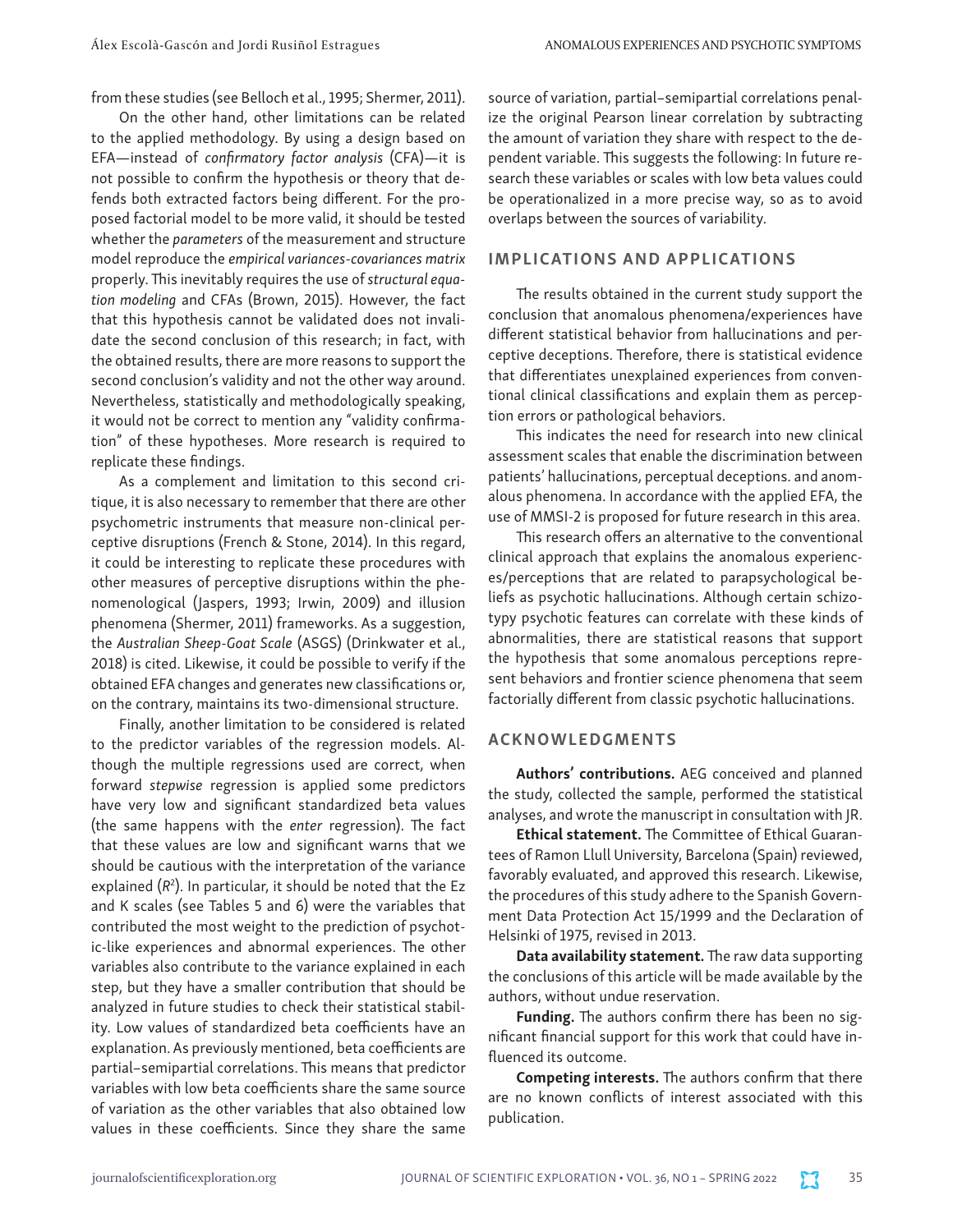#### REFERENCES

- Acunzo, D., Cardeña, E., & Terhune, D. (2020). Anomalous experiences are more prevalent among highly suggestible individuals who are also highly dissociative. *Cognitive Neuropsychiatry, 25*(3), 179–189. [https://doi.org/10](https://doi.org/10.1080/13546805.2020.1715932) [.1080/13546805.2020.1715932](https://doi.org/10.1080/13546805.2020.1715932)
- Azuonye, I. O. (1997). Diagnosis made by hallucinatory voices. *British Medical Journal, 315*, 1685–1686. [https://](https://doi.org/10.1136/bmj.315.7123.1685) [doi.org/10.1136/bmj.315.7123.1685](https://doi.org/10.1136/bmj.315.7123.1685)
- Badcock, J., & Paulik, G. A. (2020). *Clinical introduction to psychosis foundations for clinical psychologists and neuropsychologists.* Elsevier. [https://doi.org/10.1016/](https://doi.org/10.1016/C2017-0-01829-3) [C2017-0-01829-3](https://doi.org/10.1016/C2017-0-01829-3)
- Bell, V., Halligan, P., & Ellis, H. (2005). The Cardiff Anomalous Perceptions Scale (CAPS): A new validated measure of anomalous perceptual experience. *Schizophrenia Bulletin, 32*(2), 366–377. [https://doi.org/10.1093/](https://doi.org/10.1093/schbul/sbj014) [schbul/sbj014](https://doi.org/10.1093/schbul/sbj014)
- Belloch, A., Baños, R. M., & Perpiñá, C. (1995). Psicopatología de la percepción y la imaginación [Psychopathology of perception and imagination]. In A. Belloch, B. Sandín, & F. Ramos (Eds.), *Manual de psicopatología, volumen I* [A Handbook of Psychopathology, volume I] (pp. 188–230). McGraw-Hill.
- Bem, D. (2011). Feeling the future: Experimental evidence for anomalous retroactive influences on cognition and affect. *Journal of Personality and Social Psychology, 100*(3), 407–425. <https://doi.org/10.1037/a0021524>
- Bem, D., Tressoldi, P., Rabeyron, T., & Duggan, M. (2016). Feeling the future: A meta-analysis of 90 experiments on the anomalous anticipation of random future events. *F1000research, 4.* Article 1188. [https://doi.](https://doi.org/10.12688/f1000research.7177.2) [org/10.12688/f1000research.7177.2](https://doi.org/10.12688/f1000research.7177.2)
- Bobrow, R. S. (1983). A choice to die. *Psychology Today, 17*(6), 70–72.
- Bobrow, R. S. (2003). Paranormal phenomena in the medical literature sufficient smoke to warrant a search for fire. *Medical Hypotheses, 60*(6), 864–868. [https://doi.](https://doi.org/10.1016/s0306-9877(03)00066-5) [org/10.1016/s0306-9877\(03\)00066-5](https://doi.org/10.1016/s0306-9877(03)00066-5)
- Brown, R. (2004). Psychological mechanisms of medically unexplained symptoms: An integrative conceptual model. *Psychological Bulletin, 130*(5), 793–812. [https://](https://doi.org/10.1037/0033-2909.130.5.793) [doi.org/10.1037/0033-2909.130.5.793](https://doi.org/10.1037/0033-2909.130.5.793)
- Brown, T. A. (2015). *Confirmatory factor analysis for applied research.* The Guilford Press.
- Cameron, R. (2016). The paranormal as an unhelpful concept in psychotherapy and counselling research. *European Journal of Psychotherapy & Counselling, 18*(2), 142– 155.<https://doi.org/10.1080/13642537.2016.1170060>
- Cardeña, E., & Carlson, E. (2011). Acute stress disorder revisited. *Annual Review of Clinical Psychology, 7*(1), 245–267.

<https://doi.org/10.1146/annurev-clinpsy-032210-104502>

- Carter, C. (2012). *Science and psychic phenomena: The fall of the house of skeptics.* Inner Traditions.
- David, A. (2010). Why we need more debate on whether psychotic symptoms lie on a continuum with normality. *Psychological Medicine, 40*(12), 1935–1942. [https://](https://doi.org/10.1017/s0033291710000188) [doi.org/10.1017/s0033291710000188](https://doi.org/10.1017/s0033291710000188)
- Deary, I. J. (1999). A taxonomy of medically unexplained symptoms. *Journal of Psychosomatic Research, 47*(1), 51– 59. [https://doi.org/10.1016/S0022-3999\(98\)00129-9](https://doi.org/10.1016/S0022-3999(98)00129-9)
- Drinkwater, K., Denovan, A., Dagnall, N., & Parker, A. (2018). The Australian Sheep-Goat Scale: An evaluation of factor structure and convergent validity. *Frontiers in Psychology, 9*. <https://doi.org/10.3389/fpsyg.2018.01594>
- Escobar-Román, R., Jiménez-López, E., Alonso-Cáceres, B., Martínez-Montalbán, M. C., García-Silvero, D. M., & Leiva-Acebey, L., et al. (2012). Intoxicación aguda por ingesta intencional de fenobarbital sódico [Acute poisoning from intentional intake of sodium phenobarbital]. *Revista de Toxicología, 29,* 132–134.
- Escolà-Gascón, Á. (2020a). Researching unexplained phenomena: Empirical–statistical validity and reliability of the Multivariable Multiaxial Suggestibility Inventory-2 (MMSI-2). *Heliyon, 6*(7), e04291. [https://doi.](https://doi.org/10.1016/j.heliyon.2020.e04291) [org/10.1016/j.heliyon.2020.e04291](https://doi.org/10.1016/j.heliyon.2020.e04291)
- Escolà-Gascón, Á. (2020b). Researching unexplained phenomena II: New evidence for anomalous experiences supported by the Multivariable Multiaxial Suggestibility Inventory-2 (MMSI-2). *Current Research in Behavioral Sciences, 1*. Article 100005. [https://doi.org/10.1016/j.](https://doi.org/10.1016/j.crbeha.2020.100005) [crbeha.2020.100005](https://doi.org/10.1016/j.crbeha.2020.100005)
- Escolà-Gascón, Á., Dagnall, N., & Gallifa, J. (2021). The Multivariable Multiaxial Suggestibility Inventory-2 (MMSI-2): A psychometric alternative to measure and explain supernatural experiences. *Frontiers in Psychology, 12*. <https://doi.org/10.3389/fpsyg.2021.692194>
- Fonseca-Pedrero, E., Lemos-Giráldez, S., Paino, M., Sierra-Baigrie, S., & Villazón-García, U. (2010). Dimensionality of hallucinatory predisposition: Confirmatory factor analysis of the Launay-Slade. *Anales de Psicología, 26,* 41–48. [https://revistas.um.es/analesps/article/](https://revistas.um.es/analesps/article/view/91951) [view/91951](https://revistas.um.es/analesps/article/view/91951)
- Fonseca-Pedrero, E., Santaren-Rosell, M., Lemos-Giraldez, S., Paino, M., Sierra-Baigrie, S., & Muniz, J. (2011). Psychotic-like experiences in the adolescent general population. *Actas Españolas de Psiquiatría, 39*(3), 155–162.
- Fonseca-Pedrero, E., Paino, M., Lemos-Giráldez, S., & Muñiz, J. (2012). Validation of the Community Assessment Psychic Experiences -42 (CAPE-42) in Spanish college students and patients with psychosis. *Actas Españolas de Psiquiatría, 40*(4), 169–176.
- Font, J. (2016). *Religión, psicopatología y salud mental: Intro-*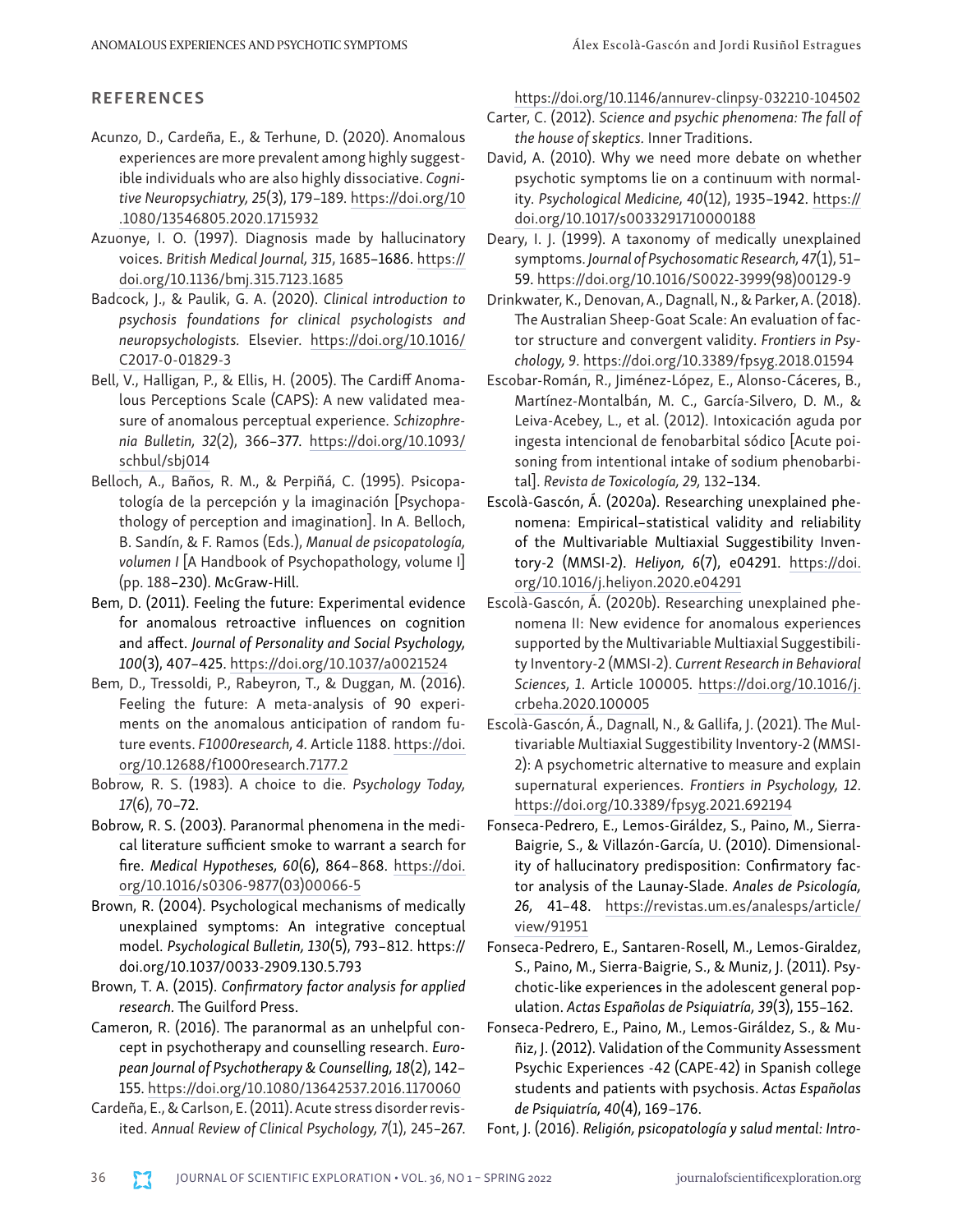*ducción a la psicología de las experiencias religiosas y de las creencias* [Religion, psychopathology and mental health: Introduction to the psychology of religious experiences and beliefs]. Ediciones Paidós & Fundació Vidal i Barraquer.

- French, C. C., & Stone, A. (2014). *Anomalistic psychology.* Springer Nature & Red Globe Press.
- Harary, K. (2012). Experiencias paranormales: Sugerencias para los psicólogos clínicos [paranormal experiences: Suggestions for clinical psychologists]. In A. Parra (Ed.), *Psicología de las experiencias paranormales* (pp. 57–80). Akadia Editorial.
- Honorton, C. (1985). Meta-analysis of psi Ganzield research: A response to Hyman. *Journal of Parapsychology, 49,* 51–91.
- Houran, J., Laythe, B., O'Keeffe, C., Dagnall, N., Drinkwater, K., & Lange, R. (2019). Quantifying the phenomenology of ghostly Episodes: Part I—Need for a standard operationalization. *Journal of Parapsychology, 83*(1), 25–46.<http://doi.org/10.30891/jopar.2019.01.03>
- Irwin, H. J. (2009). *The psychology of paranormal belief.* University of Hertfordshire Press.
- Irwin, H. J., Dagnall, N., & Drinkwater, K. (2013). Parapsychological experience as anomalous experience plus paranormal attribution: A questionnaire based on a new approach to measurement. *Journal of Parapsychology, 77,* 39–53.
- The Jamovi Project. (2020). Jamovi [software]. [https://](https://www.jamovi.org) [www.jamovi.org](https://www.jamovi.org)
- Jaspers, C. (1993). *Psicopatología general* [General Psychopathology]. Editorial Beta.
- Jinks, T. (2019). *Psychological perspectives on reality, consciousness and paranormal experience.* Springer Nature & Red Globe Press. [https://doi.org/10.1007/978-3-](https://doi.org/10.1007/978-3-030-28902-7) [030-28902-7](https://doi.org/10.1007/978-3-030-28902-7)
- Johns, L., & van Os, J. (2001). The continuity of psychotic experiences in the general population. *Clinical Psychology Review, 21*(8), 1125–1141. [https://doi.org/10.1016/](https://doi.org/10.1016/s0272-7358(01)00103-9) [s0272-7358\(01\)00103-9](https://doi.org/10.1016/s0272-7358(01)00103-9)
- Lange, R., Ross, R. M., Dagnall, N., Irwin, H. J., Houran, J., & Drinkwater, K. (2019). Anomalous experiences and paranormal attributions: Psychometric challenges in studying their measurement and relationship. *Psychology of Consciousness: Theory, Research, and Practice, 6*(4), 346–358. <https://doi.org/10.1037/cns0000187>
- Launay, G., & Slade, P. (1981). The measurement of hallucinatory predisposition in male and female prisoners. *Personality and Individual Differences, 2*(3), 221–234. [https://doi.org/10.1016/0191-8869\(81\)90027-1](https://doi.org/10.1016/0191-8869(81)90027-1)
- Lawrence, T. (2016). The client, the therapist and the paranormal: A response to the special edition on psychotherapy and the paranormal. *European Journal of Psy-*

*chotherapy & Counselling, 18*(2), 179–192. [https://doi.or](https://doi.org/10.1080/13642537.2016.1172099) [g/10.1080/13642537.2016.1172099](https://doi.org/10.1080/13642537.2016.1172099)

- López-Ilundain, J. M., Pérez-Nievas, F., & Otero, M. (2006). Validation of the community assessment psychic experiences -42 (CAPE-42) in Spanish college students and patients with psychosis. *Actas Españolas de Psiquiatría, 34,* 84–104.
- Mabbett, I. W. (1982). Defining the paranormal. *Journal of Parapsychology, 46,* 337–354.
- Nordgaard, J., Buch-Pedersen, M., Hastrup, L., Haahr, U., & Simonsen, E. (2019). Measuring psychotic-like experiences in the general population. *Psychopathology, 52*(4), 240–247.<https://doi.org/10.1159/000502048>
- Pardo, A., & San Martín, R. (2015). *Análisis de Datos en ciencias sociales y de la salud II* [Data analysis in social and health sciences II]. Editorial Síntesis.
- Pasricha, S. (2011). Relevance of para-psychology in psychiatric practice. *Indian Journal of Psychiatry, 53*(1), 4. <https://doi.org/10.4103/0019-5545.75544>
- Radin, D., Michel, L., Galdamez, K., Wendland, P., Rickenbach, R., & Delorme, A. (2012). Consciousness and the double-slit interference pattern: Six experiments. *Physics Essays, 25*(2), 157–171. [https://doi.](https://doi.org/10.4006/0836-1398-25.2.157) [org/10.4006/0836-1398-25.2.157](https://doi.org/10.4006/0836-1398-25.2.157)
- Raine, A. (1991). The SPQ: A scale for the assessment of schizotypal personality based on DSM-III-R criteria. *Schizophrenia Bulletin, 17*(4), 555–564. [https://doi.](https://doi.org/10.1093/schbul/17.4.555) [org/10.1093/schbul/17.4.555](https://doi.org/10.1093/schbul/17.4.555)
- Reber, A., & Alcock, J. (2020). Searching for the impossible: Parapsychology's elusive quest. *American Psychologist, 75*(3), 391–399.<https://doi.org/10.1037/amp0000486>
- Reise, S., Waller, N., & Comrey, A. (2000). Factor analysis and scale revision. *Psychological Assessment, 12*(3), 287–297.<https://doi.org/10.1037/1040-3590.12.3.287>
- Roe, C. A, & Bell, C. (2016). Paranormal belief and perceived control over life events. *Journal of the Society for Psychical Research, 80*(2), 65–76.
- Shapiro, D., Li, H., Kline, E., & Niznikiewicz, M. (2019). Assessment of risk for psychosis. In H. Li, D. Shapiro, & L. Seidman (Eds.), *Handbook of attenuated psychosis syndrome across cultures* (pp. 7–40). Springer Nature. [https://doi.org/10.1007/978-3-030-17336-4\\_2](https://doi.org/10.1007/978-3-030-17336-4_2)
- Shermer, M. (2011). *The believing brain: From ghosts and gods to politics and conspiracies—How we construct beliefs and reinforce them as truths.* Time Books.
- Sideli, L., Di Forti, M., Ferraro, L., Montana, S., Tripoli, G., & Quattrone, D. et al. (2019). The relationship between dissociative experiences and cannabis use: A systematic review. *Current Addiction Reports, 6*(1), 21–33. <https://doi.org/10.1007/s40429-019-0235-1>
- Simmonds-Moore, C., Alvarado, C., & Zingrone, N. (2019). A survey exploring synesthetic experiences: Exceptional